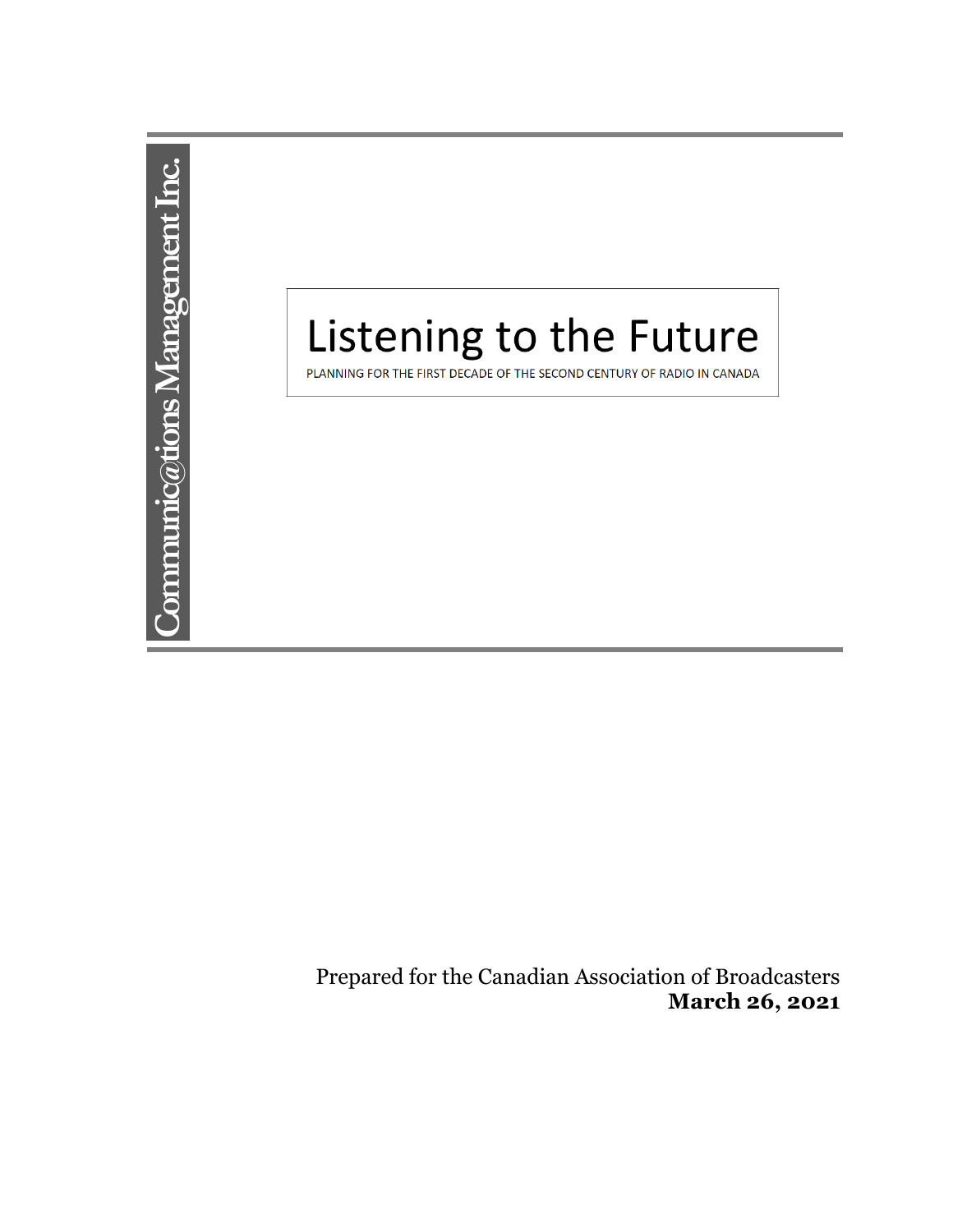| III. Private radio's contribution to democracy and to the economy  8<br>Private radio is an important contributor to our sense of shared experience  8                                                                                       |
|----------------------------------------------------------------------------------------------------------------------------------------------------------------------------------------------------------------------------------------------|
| The impact on Canadian radio formats and audience targeting 13                                                                                                                                                                               |
| V. Private radio – revenue, profitability, and the link to retail trade  14<br>An important indicator - radio advertising revenues per \$1,000 of retail trade  16<br>Forty per cent of private radio stations had negative PBIT in 2019  19 |
| Estimated impact of the pandemic on Canadian private radio in 2020 21                                                                                                                                                                        |
|                                                                                                                                                                                                                                              |
|                                                                                                                                                                                                                                              |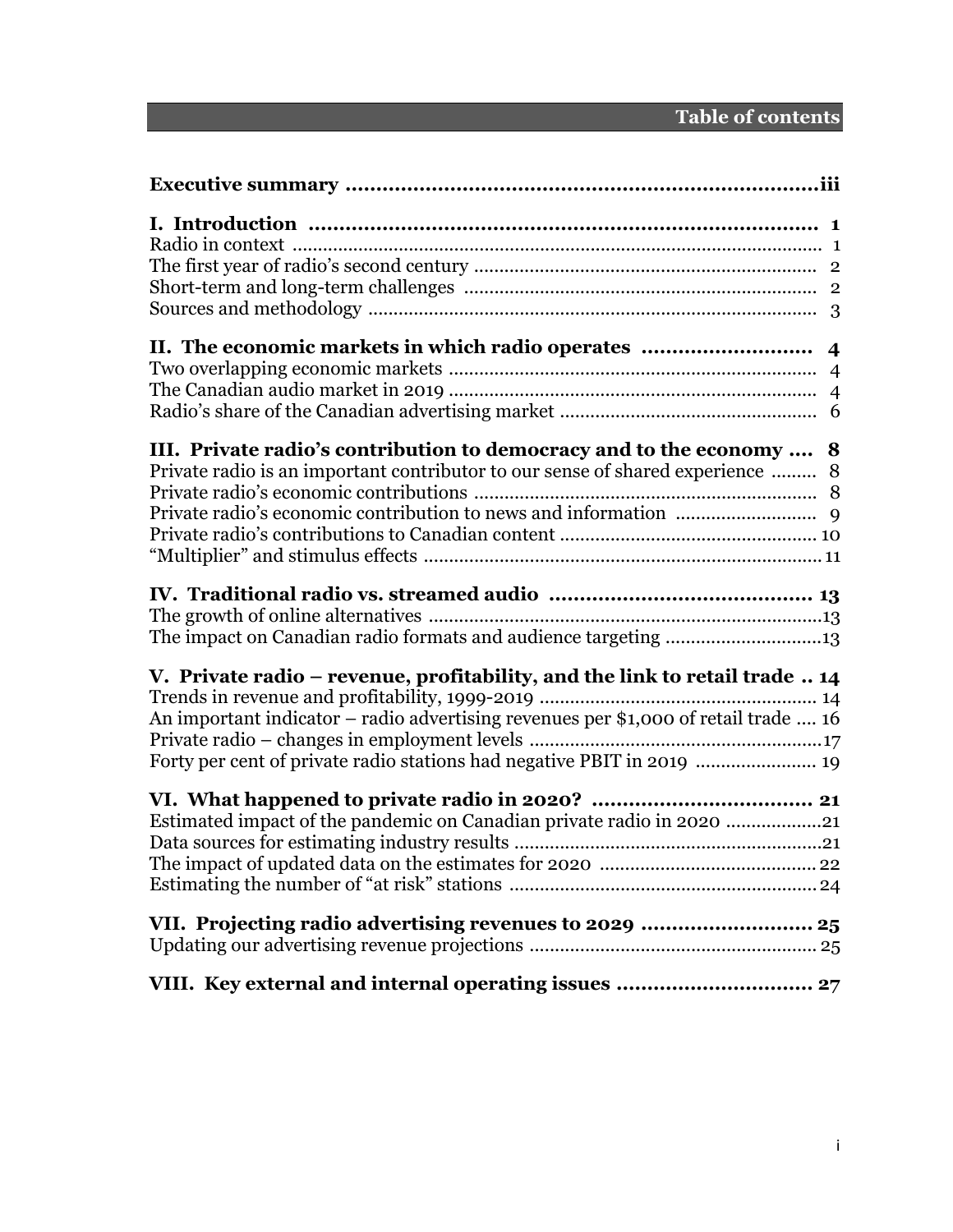# **Appendices**

# **List of figures**

| 4. Total of CCD and copyright payments from Canadian private broadcasters to              |
|-------------------------------------------------------------------------------------------|
|                                                                                           |
|                                                                                           |
| <b>6.</b> Average weekly hours of tuning to traditional radio vs. listening to            |
|                                                                                           |
| 7. Private radio – trends in total operating revenue, total advertising sales, and        |
|                                                                                           |
|                                                                                           |
|                                                                                           |
| 10. Private radio advertising revenues per \$1,000 of retail trade, Canada, 1979-2019  16 |
|                                                                                           |
| <b>12.</b> Private radio, total employment, by expense category, 2014-2019,               |
|                                                                                           |
| 13. Actual advertising revenue, private radio, Canada, 2015-2019, and projected           |
| advertising revenue to 2029, indicating pre-pandemic and post-pandemic projections26      |

# **List of tables**

| 1. Numbers of employees, by expense category, private radio, Canada, 2014-2019  18         |  |
|--------------------------------------------------------------------------------------------|--|
| <b>2.</b> Private radio by total operating revenue, PBIT, and by groups of stations within |  |
|                                                                                            |  |
| 3. Private radio by total operating revenue, PBIT, and by selected groups of stations,     |  |
|                                                                                            |  |
| 4. Comparison of "aggregate" data for large private radio groups,                          |  |
|                                                                                            |  |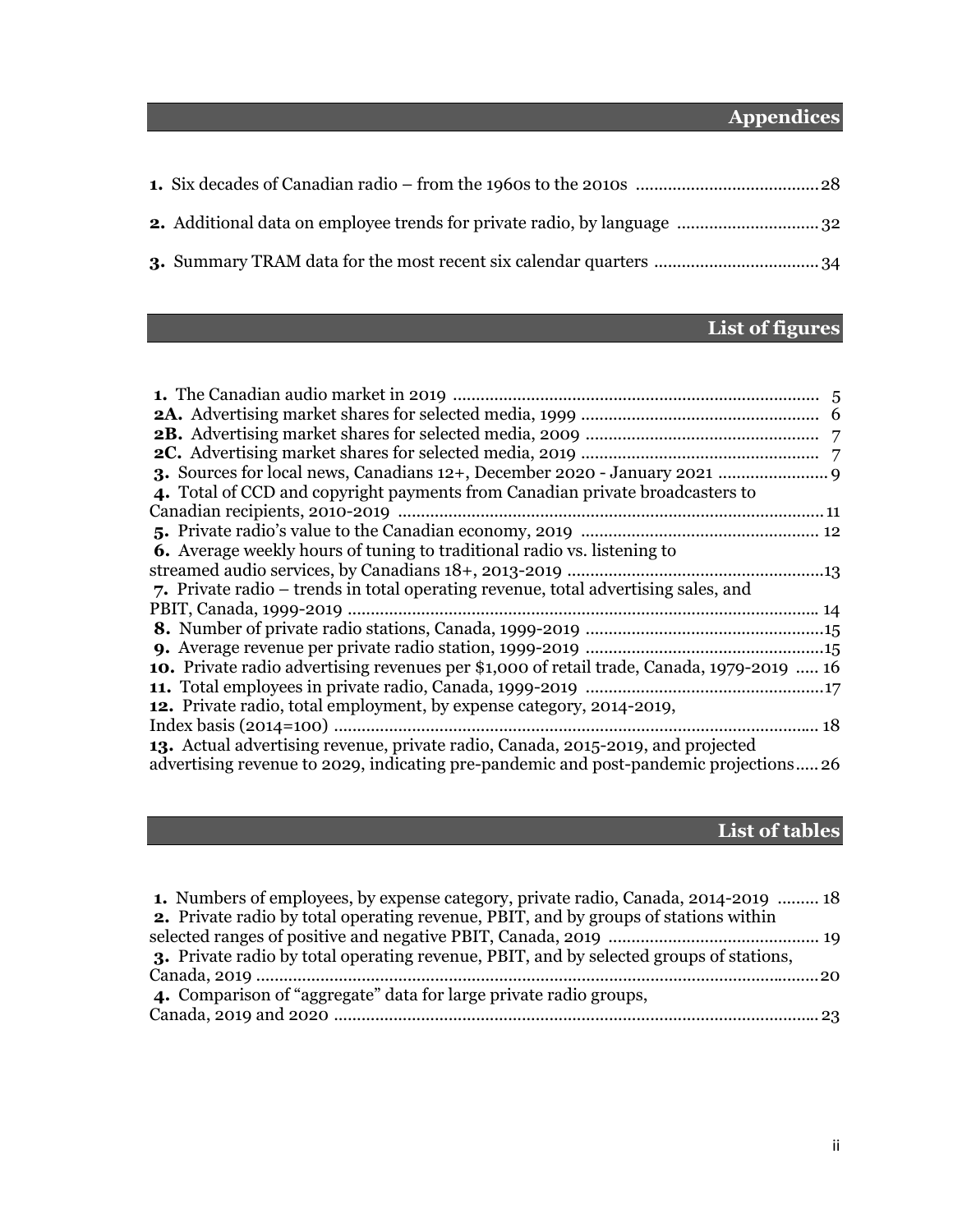This report has been prepared to provide an economic and statistical framework for Canada's private commercial radio industry. The report includes a number of radio-related data sets that were used in a report by Communications Management Inc., dated August 24, 2020, titled "The crisis in Canadian media and the future of local broadcasting". However, to the extent new data are available, the data in this report have been updated accordingly.

We find that, at the beginning of 2021, Canadian private radio faces two significant challenges:

- 1. The sudden, severe challenge of the COVID-19 pandemic, and the related economic disruption; and
- 2. The wide-ranging long-term continuing impacts of the emergence of digital alternatives, many of which have been accelerated because of the pandemic.

The key areas covered in the report include:

● An analysis of the economic markets in which radio operates, both of which are far larger than just the private radio component  $-1$ ) the broader audio market; and 2) the competitive cross-media advertising market.

• An analysis of private radio's contribution to democracy and to the economy, including: 1) the important role radio plays in delivering news and information to our communities; 2) radio's broader contribution to Canadian content; 3) private radio's "multiplier" and stimulus effects within the Canadian economy. For example, from 2010 to 2019, private radio contributed over \$1 billion to Canadian Content Development and copyright payments to the Canadian music industry.

● The growth of online alternatives, which indicates not only a far more competitive environment for audio content, but also the need for more flexibility in developing formats to meet that competition.

● A review of trends in radio revenue and profitability. Radio's total revenues fell from \$1.625 billion in 2013 to \$1.457 billion in 2019 – a decline of about \$170 million. To maintain profitability, the industry reduced staffing, but, to that point, was able to reduce administrative staffing more, and program staffing less, in order to maintain program choices for listeners. In terms of profitability, while the overall PBIT percentage for private radio in 2019 was about 17 per cent, 40 per cent of the stations had negative PBIT.

The analysis also includes the relationship between radio advertising and retail trade. In the 20 years from 1993-2012, radio advertising averaged about \$3.50 per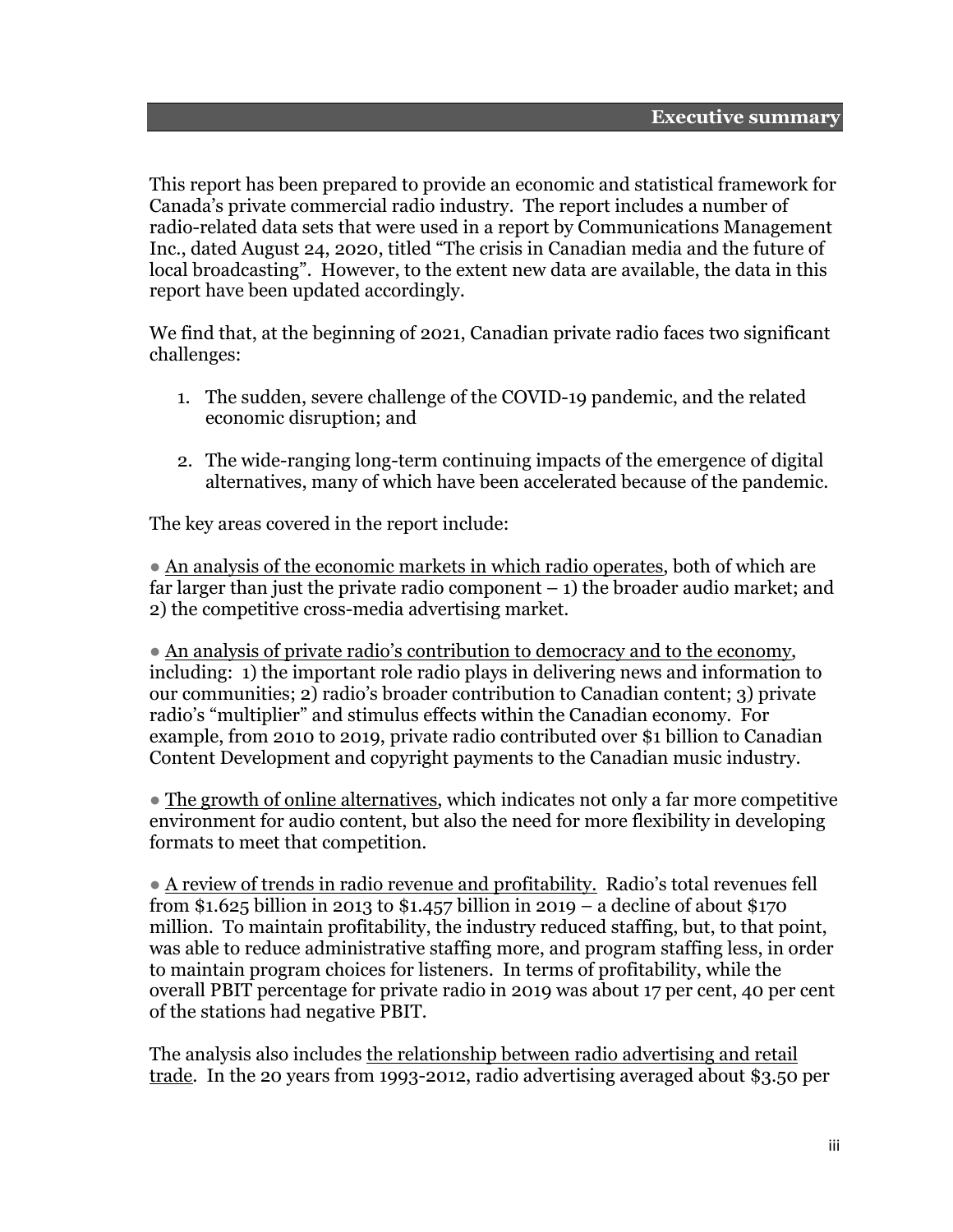\$1,000 of retail trade. From 2013 to 2019, that indicator fell from \$3.31 to \$2.34 (per \$1,000 of retail trade).

● An analysis of what happened to radio revenues in 2020, indicating a reduction in advertising revenue of an estimated \$375 million from 2019 to 2020. The analysis also deals with the number of private radio stations "at risk". In our August 2020 report, we indicated that station closures might occur, depending on possible government assistance programs and other factors.

It appears that government assistance was useful in keeping the number of closures to a very small number of stations. At the same time, further staff reductions were also necessary to ensure survival, and, in some cases, that led to regional (shared) programming mixing with local programming.

However, we would caution that the crisis is not over. It is not certain what the levels of government assistance will be going forward, and cost reductions have limits. In that context, we would also note that our projections in August 2020 were based on an assumption of a PBIT reduction of 10 percentage points from 2019 levels; the most recent available data indicate that the actual reduction might have been closer to 15 percentage points.

● Projecting radio advertising revenue to 2029. In our August 2020 report, based on the data available at the time, we had projected that, after a sharp decline in 2020, Canadian radio advertising revenues could return to something approaching previously-projected levels by 2022. The more recent industry tracking data now are pointing to a longer time frame before revenues recover closer to, but still below, the pre-COVID projections.

• Key external and internal operating issues. Finally, we have briefly set out three key issues as part of the context for understanding current and future policies for private radio:

1. "Storelessness" – the importance of understanding the degree to which the retail market is changing, and the trend to online retail, a trend that connects digital advertising to the other online activities of many retailers.

2. Changing operational patterns – cost-sharing and targeting. This has implications for ownership policies that can impact on the degree of cost-sharing that is possible, and also has implications for policies that impact on the ability of private radio to refine formats to meet digital competition.

3. The need to discuss potential public assistance to help maintain local news. The importance of local radio news has been well-documented. It may be time to consider public assistance programs for private radio news and information, including targeted subsidies, labour tax credits, or provisions for philanthropy.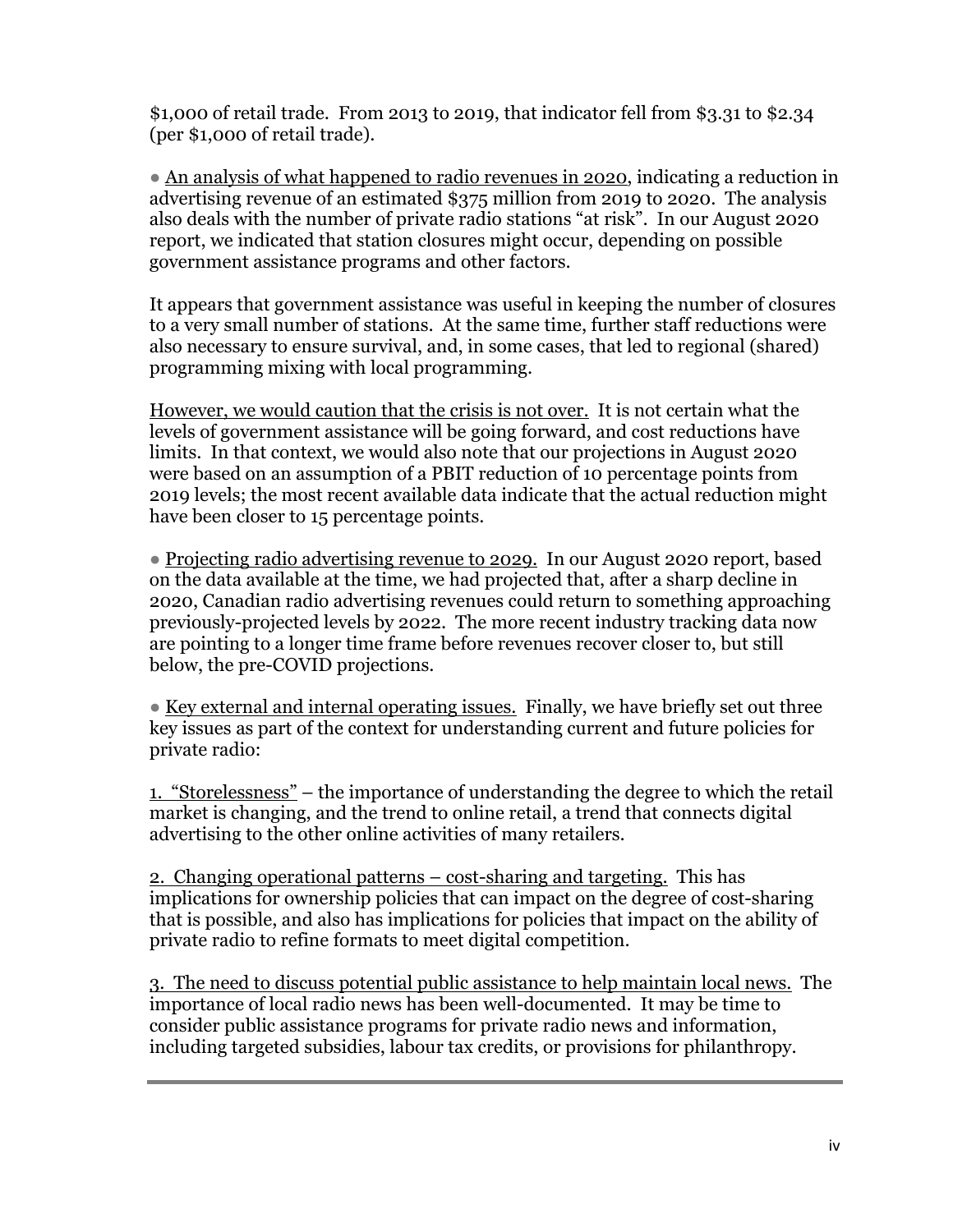### **Radio in context**

This report has been prepared to provide an economic and statistical framework for Canada's private commercial radio industry, in the context of the "Commercial radio policy framework review" currently being undertaken by the Canadian Radiotelevision and Telecommunications Commission.1

The report includes a number of radio-related data sets that were used in a report by Communications Management Inc., dated August 24, 2020, titled "The crisis in Canadian media and the future of local broadcasting". However, to the extent new data are available, the data in this report have been updated accordingly.

The report covers the following areas:

- 1. The relevant market in which Canada's commercial radio stations operate both in terms of their relative size in relation to other sources of audio entertainment and information, and their relative size in relation to their competitors for advertising.
- 2. Private radio's contribution to community, to democracy, and to shared experience, through radio news, community information, and emergency alerting.
- 3. Private radio's economic contribution to Canadian content and creators; its "multiplier" effect within the Canadian economy; and its stimulus effect for the sales of goods and services.
- 4. The radio audience, and the impact of online audio competition.
- 5. Trends in radio revenues, profitability, and employment.
- 6. The changing relationship between radio advertising revenues and retail trade.
- 7. What happened to private radio in 2020?
- 8. Projections for radio revenues and profitability.
- 9. Key external and internal operating issues.

<sup>1</sup> Canadian Radio-television and Telecommunications Commission, Broadcasting Notice of Consultation CRTC 2020-374 (12 November 2020) and CRTC 2020-374-1 (11 January 2021).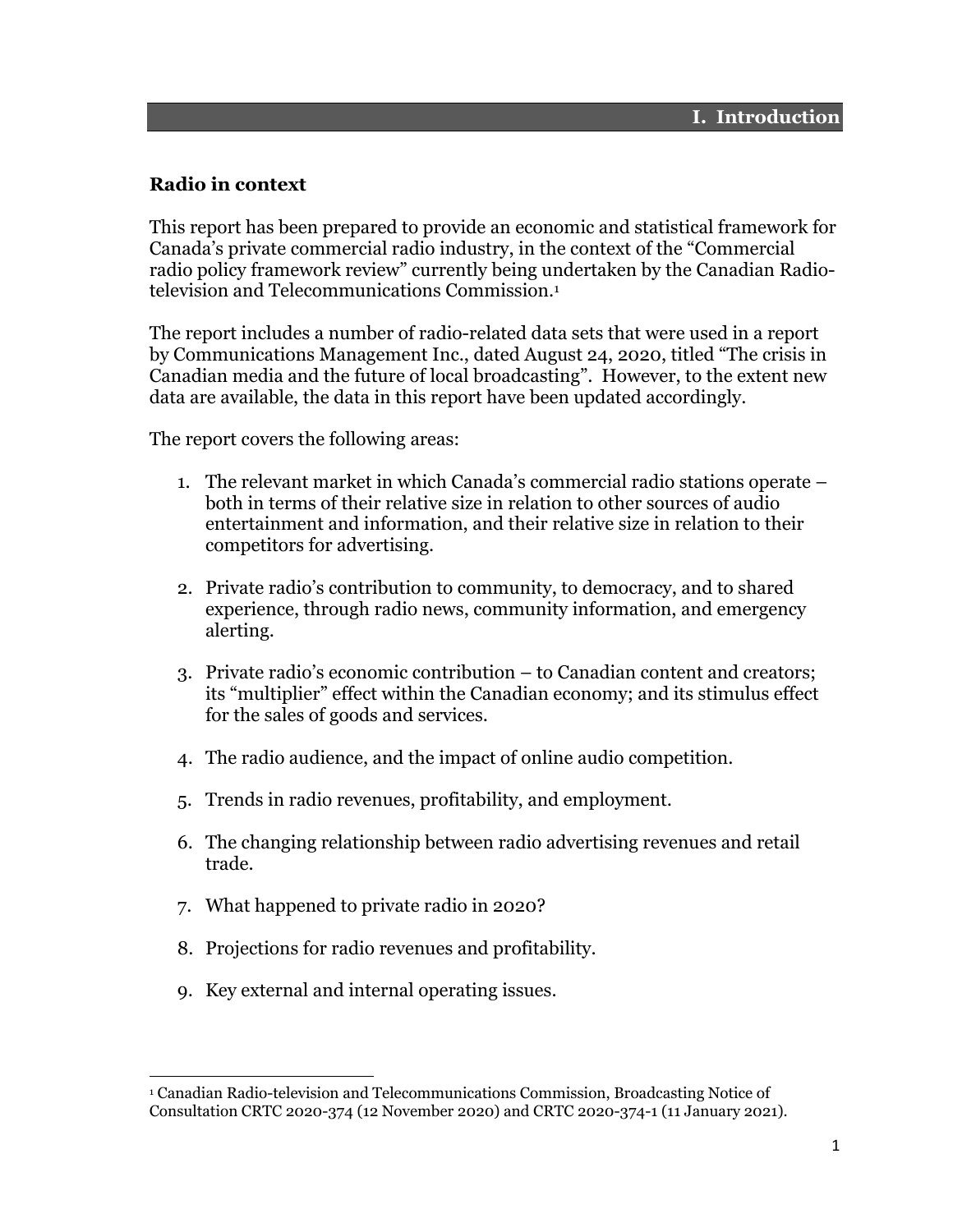

Headline in the *Ottawa Journal* on May 21, 1920, the day after the first broadcast.

### **The first year of radio's second century**

We would be remiss if we did not note that commercial radio in Canada celebrated its 100th anniversary on May 20, 2020.

What might have been the world's first real, scheduled radio program, and certainly the first in Canada, was broadcast on May 20, 1920. The program originated at Montreal station XWA (later renamed CFCF), and was heard by those attending a meeting of the Royal Society of Canada at the Chateau Laurier Hotel in Ottawa.

That set off not only the development of the radio industry, but also the debate about who would own radio, and about how it should be regulated.

Commercial radio came first. It was joined in 1923 by the first government-owned station – CKY, in Winnipeg, owned by the Manitoba Telephone System.

The 1920s and early 1930s saw ongoing debates about the roles and responsibilities for radio, leading to the creation of the Canadian Radio Broadcasting Commission in 1932 and the Canadian Broadcasting Corporation in 1936.<sup>2</sup>

So the current CRTC process for commercial radio can be placed in historical context – we are in the first year of radio's second century in Canada, and engaged in a process that will set the framework for commercial radio for the first decade of that second century.

### **Short-term and long-term challenges**

As private radio begins its second century in Canada, it can look back on a record of success, both in commercial terms, and in the way it has been an integral part of the information infrastructure that is so vital to our local, regional, and national communities.3

<sup>&</sup>lt;sup>2</sup> For additional information on radio's early history, see: http://mediacmi.com/downloads/The\_100th\_anniversary\_of\_Canadian\_broadcasting\_052020.pdf. 3 A brief overview of radio's economic history since 1960 is contained in Appendix 1 to this report.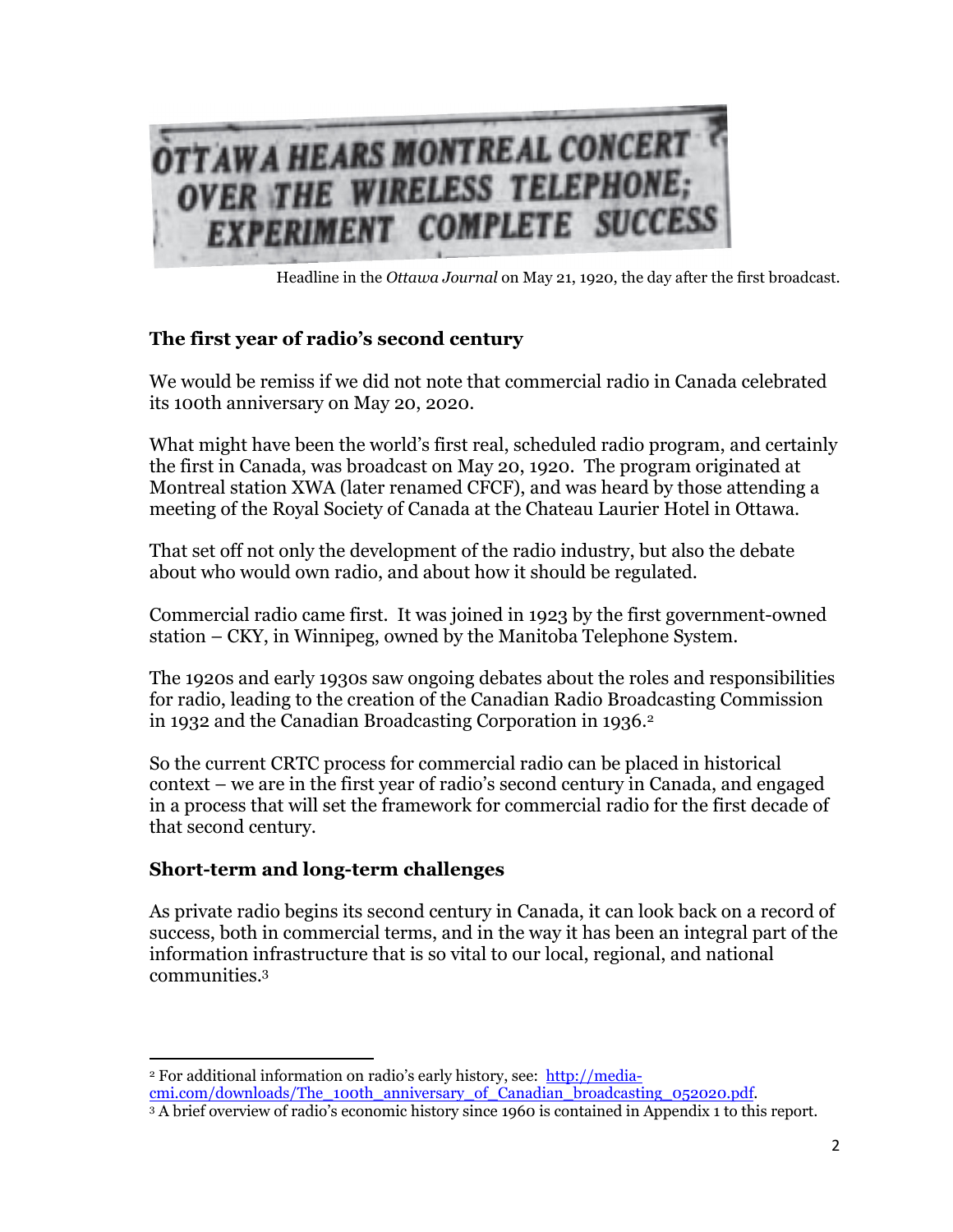But, at the beginning of 2021, Canadian private radio faces two significant challenges:

- 1. First, the sudden, severe challenge of the COVID-19 pandemic. While hope is on the horizon that the pandemic can be controlled in the not-too-distant future, the pandemic has had a dramatic negative effect on the economics of most traditional media. The pandemic may also have accelerated some of the longer-term trends described below.
- 2. Second, the wide-ranging long-term continuing impact of the emergence of digital alternatives – not just the digital alternatives that have increased the competition for listeners' time and attention, but also the digital alternatives that have changed the nature of the retail economy, whose advertising dollars have been the source of revenue for commercial radio.

Thus, as will be demonstrated in this report, even absent the pandemic, private radio had already entered a period of gradual decline. The pandemic made that decline much worse in 2020, and it is possible that Canadian radio advertising revenues may not return to something approaching the previously-projected (albeit declining) revenue levels until 2023.4

### **Sources and methodology**

The main sources of data in this report are Statistics Canada and the CRTC, along with industry tracking data.<sup>5</sup> In addition to published data, we have been able to access a number of custom tabulations from Statistics Canada, which provide additional insights into the operational results for local radio broadcasting.

In early 2021, the Canadian Association of Broadcasters conducted a survey that yielded results for 573 private radio stations, and the results of the CAB survey have been used to supplement the other data.

Historical data for retail trade come from Statistics Canada, and future projections for retail trade have been developed after reviewing projections from Canadian financial institutions.

The projections for radio advertising revenues are based on recent trends, and then benchmarked to projections for retail trade.

<sup>4</sup> Please note that the economic data for private radio are for years ending August  $31^{st}$ .<br>5 For a more detailed discussion of the "industry tracking data", see "Data sources for estimating industry results", on page 21.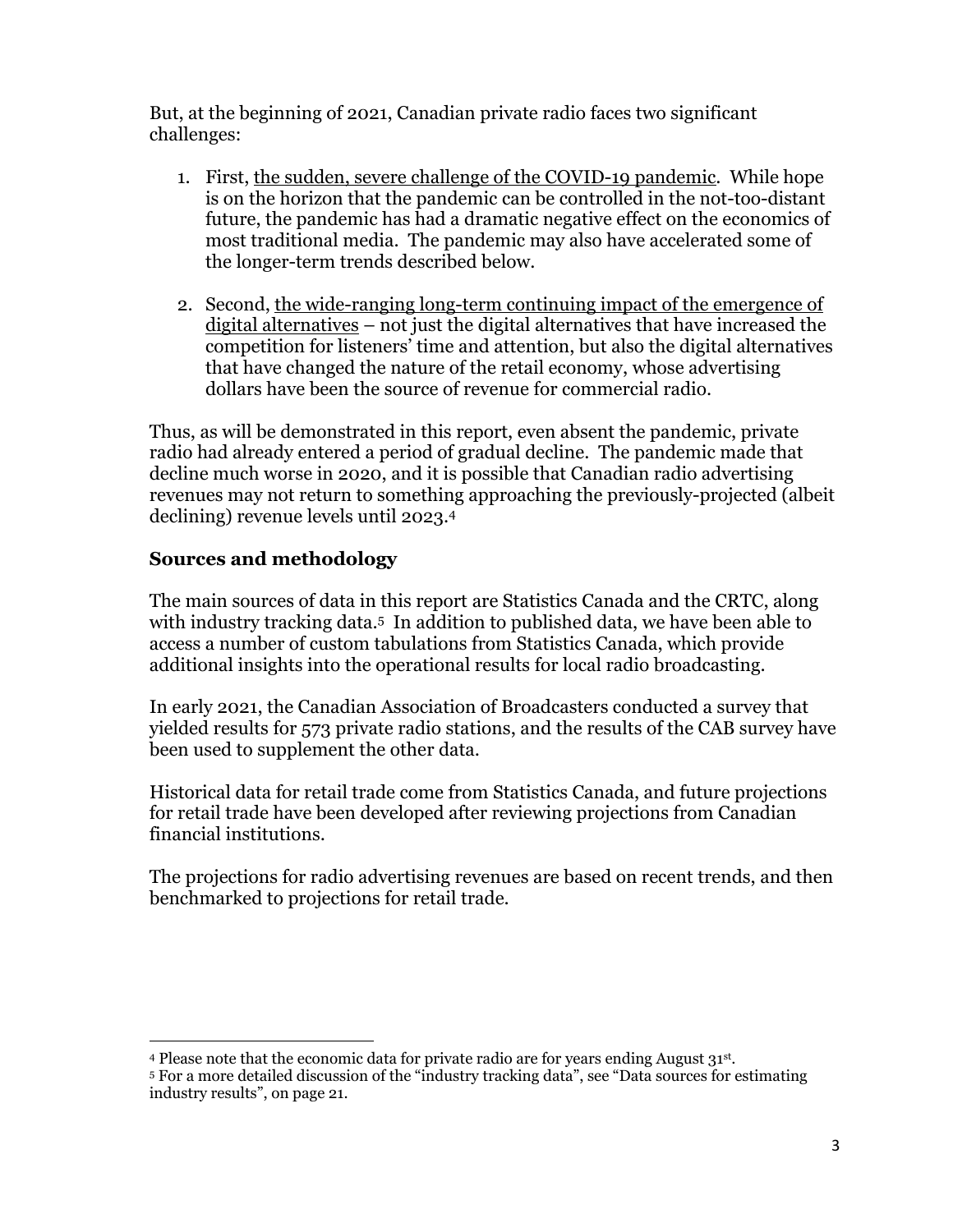#### **II. The economic markets in which radio operates**

#### **Two overlapping economic markets**

In our report of August 24, 2020, we set out the components that make up the relevant Canadian audio market. We have updated those data in this report, to take into account any new information.

In addition, it is also useful to indicate the relative position of radio within the Canadian advertising market, and we have done that for 2019, with comparisons to 1999 and 2009.

### **The Canadian audio market in 2019**

In Figure 1, we have summarized the main components that made up the Canadian audio market in 2019.

As indicated in Figure 1, the total Canadian revenue for those components in 2019 was about \$2.7 billion, with Canadian private radio accounting for just over half that total – a significant reduction from its pre-Internet share of the audio market.6

Figure 1 also allows us to refine the calculation of the market share held by a specific group or organization. If one were to total the 2019 revenues of the five largest private radio groups in Canada, their combined market share of just the private radio component would be 64 per cent. However, if the market share is calculated using the entire relevant market as the base, their combined market share would only be 35 per cent – a much more realistic assessment of their actual competitive position.

<sup>6</sup> We have developed estimates for the main components in the relevant market. It should be noted that there may be some smaller components that have not been included. For example, although declining, there were still some sales of physical recorded music in 2019. Thus, the estimate for the size of the total relevant market might be slightly understated.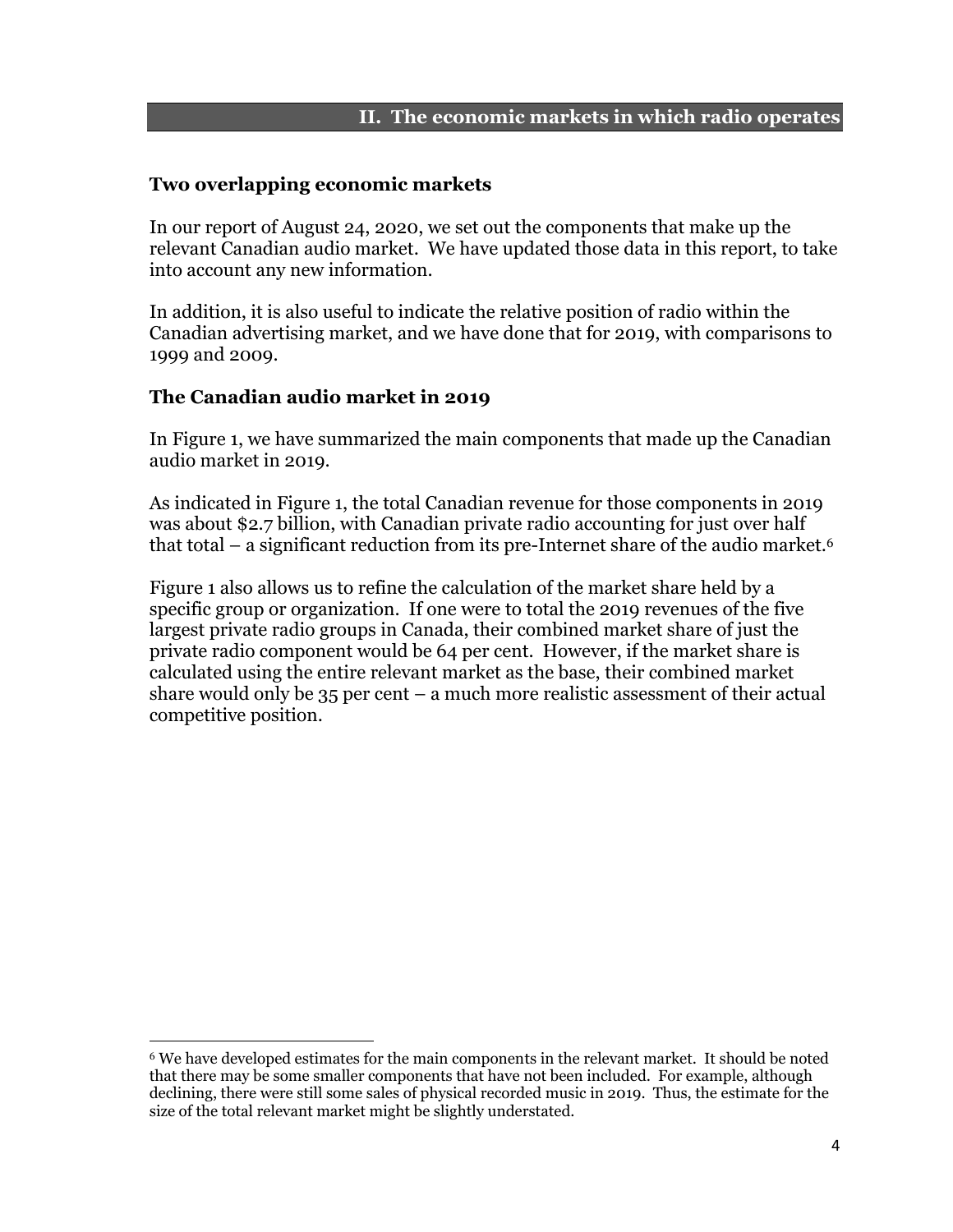**Figure 1.**  The Canadian audio market in 2019:



#### [TOTAL RELEVANT MARKET: **\$2,693 MILLION**]

SOURCE: CRTC; Statistics Canada; Communications Management Inc.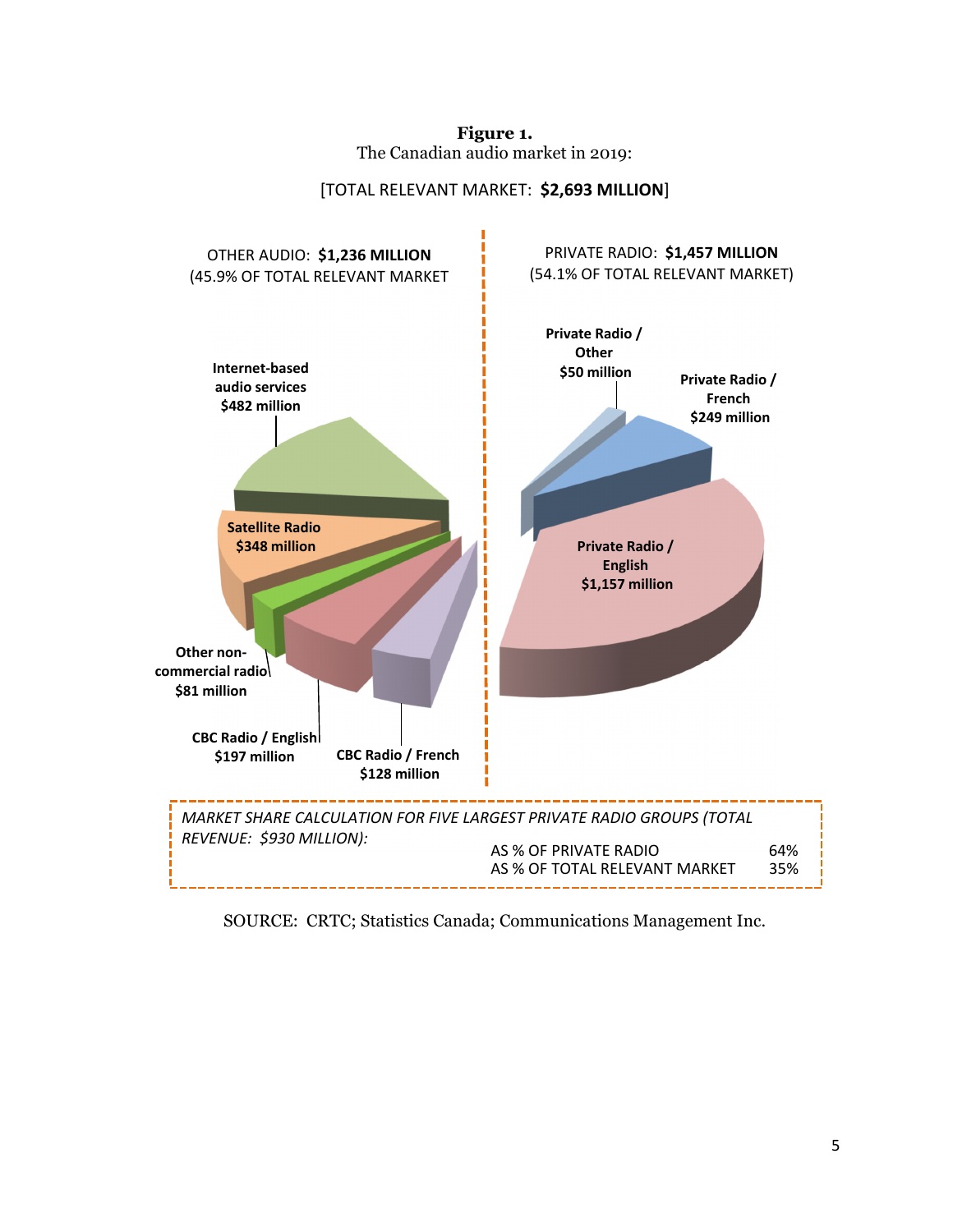

**Figure 2A.**  Advertising market shares for selected media, **1999**:

SOURCE: TVB Canada; Statistics Canada; Communications Management Inc.

### **Radio's share of the Canadian advertising market**

While radio competes with all of the other audio components shown in Figure 1, it also competes, more broadly, with many other media for advertising dollars aimed at Canadian consumers.

To indicate radio's share, and also the dramatic changes that have occurred over the last two decades, we have presented the data in Figure 2A (for 1999), Figure 2B (2009), and Figure 2C (2019).

*(Note: In order to be able to compare the data over time, we selected the main advertising media for which data were consistently available. For example, comparable estimates for spending on Direct Mail were available for 1999 and 2009, but not for 2019.)* 

As indicated in Figures 2A, 2B, and 2C, radio's share of advertising within the selected media was 13 per cent in 1999 and 14 per cent in 2009, but fell to about 10 per cent in 2019. The most significant changes were the shares for newspapers (daily and community) and the Internet. In 1999, newspapers had a 44 per cent share; by 2019, that had fallen to 9 per cent – and newspaper advertising was lower than radio advertising in actual dollars for the first time in history. At the same time, the Internet's share of advertising within the selected media group grew from one per cent in 1999 to 55 per cent in 2019.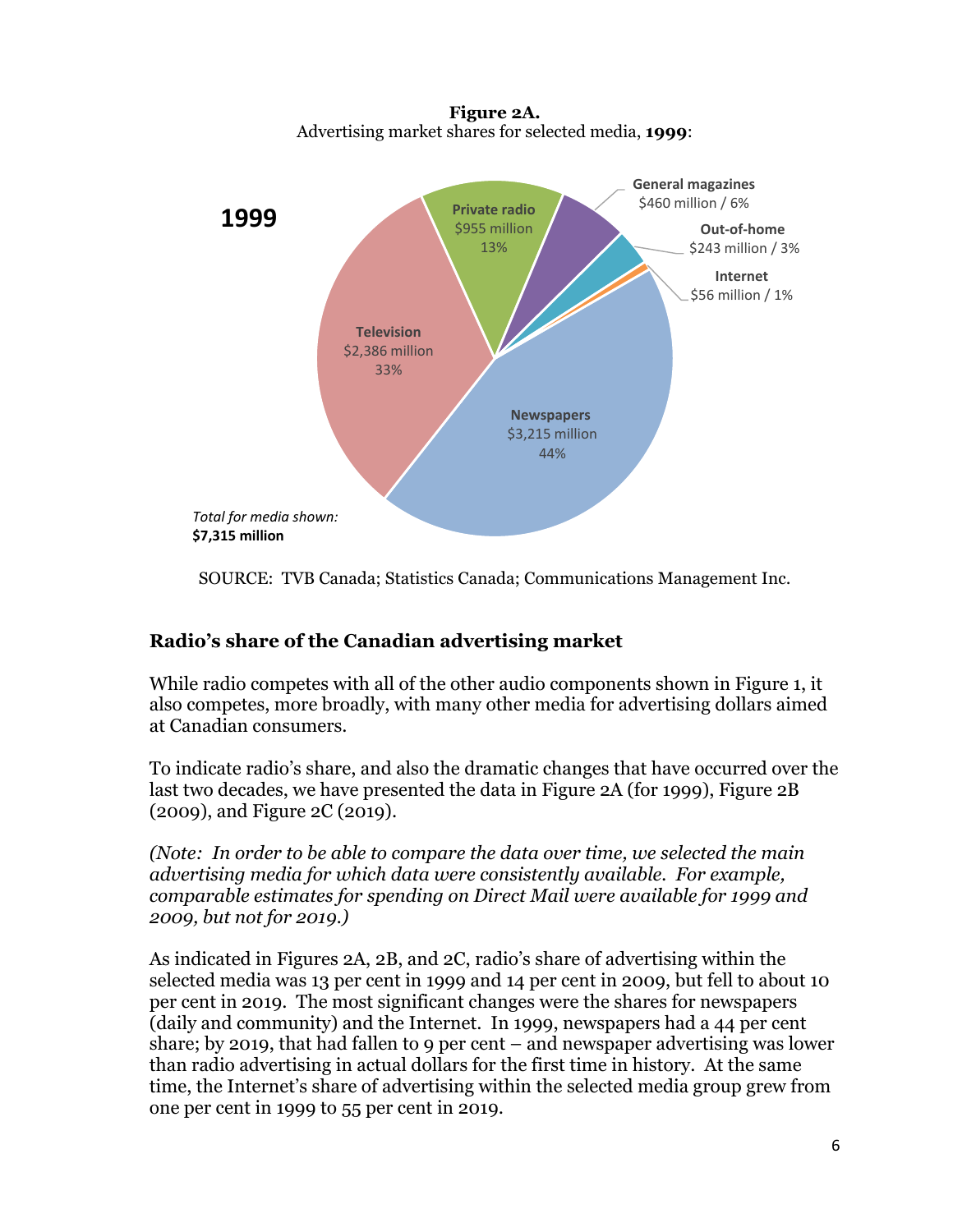**Figure 2B.**  Advertising market shares for selected media, **2009**:



SOURCE: TVB Canada; Statistics Canada; Communications Management Inc.



**Figure 2C.**  Advertising market shares for selected media, **2019**:

SOURCE: ThinkTV; Statistics Canada; Communications Management Inc.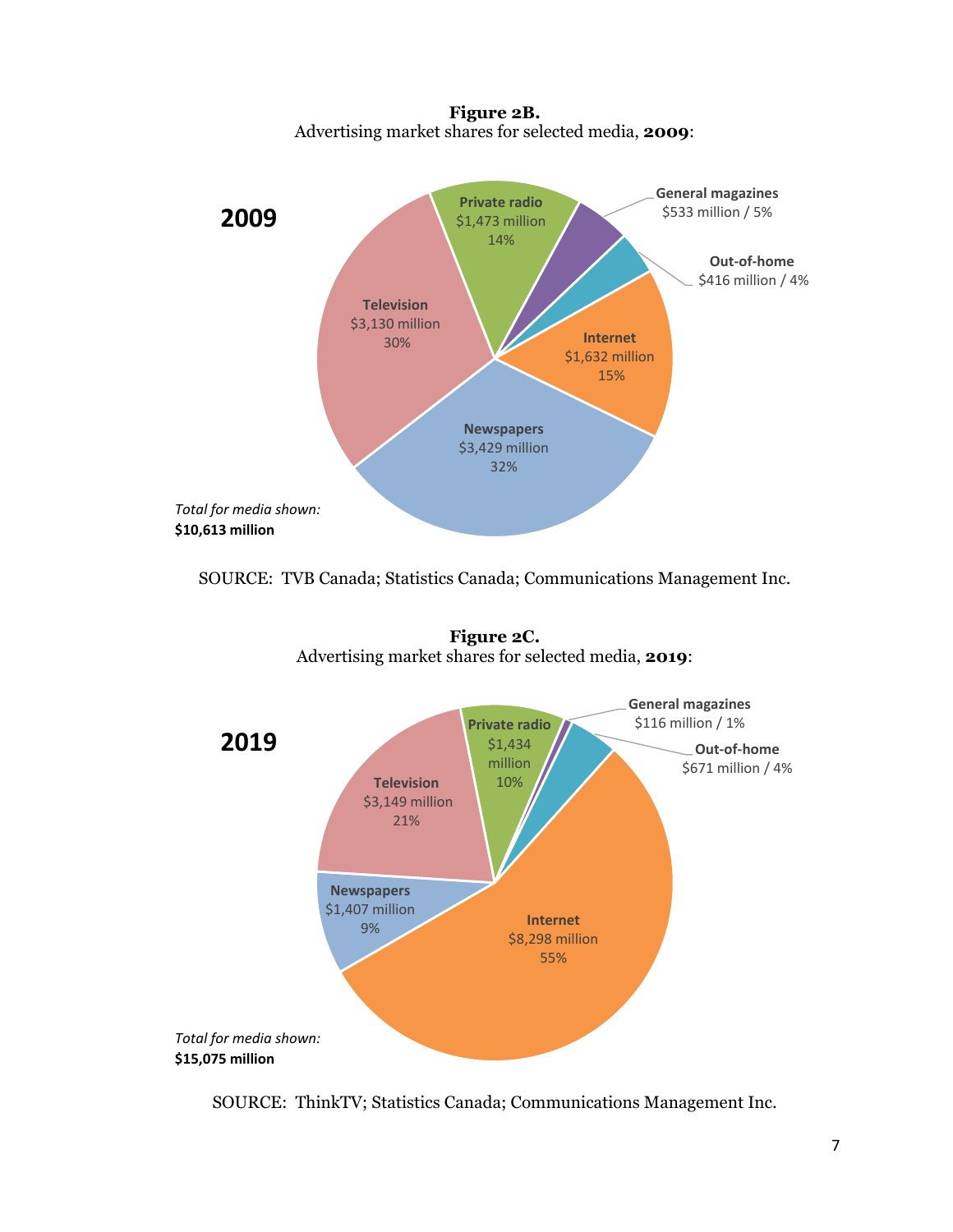### **Private radio is an important contributor to our sense of shared experience**

In a time of fragmenting media choices, private radio continues to play an important role in providing Canadians with a locally-focused source of news and community information, essential ingredients in maintaining our sense of shared experience.

Indeed, as our local print media are facing even more serious challenges, private radio may emerge as the principal local information source in many communities.

It is important to remember that "local information source" is not limited to formal newscasts. There are, of course, formal newscasts on a regular basis, but there are also the ongoing updates on local events and developments interspersed in spoken word portions in music programming, in addition to the material covered in scheduled newscasts.

And, of course, radio has a primary role in alerting citizens about emergencies that might affect their communities.

When considered together – regular local news, community information throughout the day, and emergency alerting – we believe it is fair to say, and important to remember, that private radio in Canada plays a vital role in our democracy.

The importance of radio as a source of local news has been confirmed many times, most recently in a study by Solutions Research Group for the Canadian Association of Broadcasters. One of the key findings from that study is reproduced in Figure 3.

### **Private radio's economic contributions**

Canada's private radio industry makes economic contributions in at least four ways:

- 1. Support for news and community information;
- 2. Support for Canadian content, particularly for Canadian music;
- 3. The general "multiplier" effect for the industry's impact within the economy; and
- 4. The stimulus effect that radio advertising brings to the sales of goods and services.

Each of those contributions is discussed below.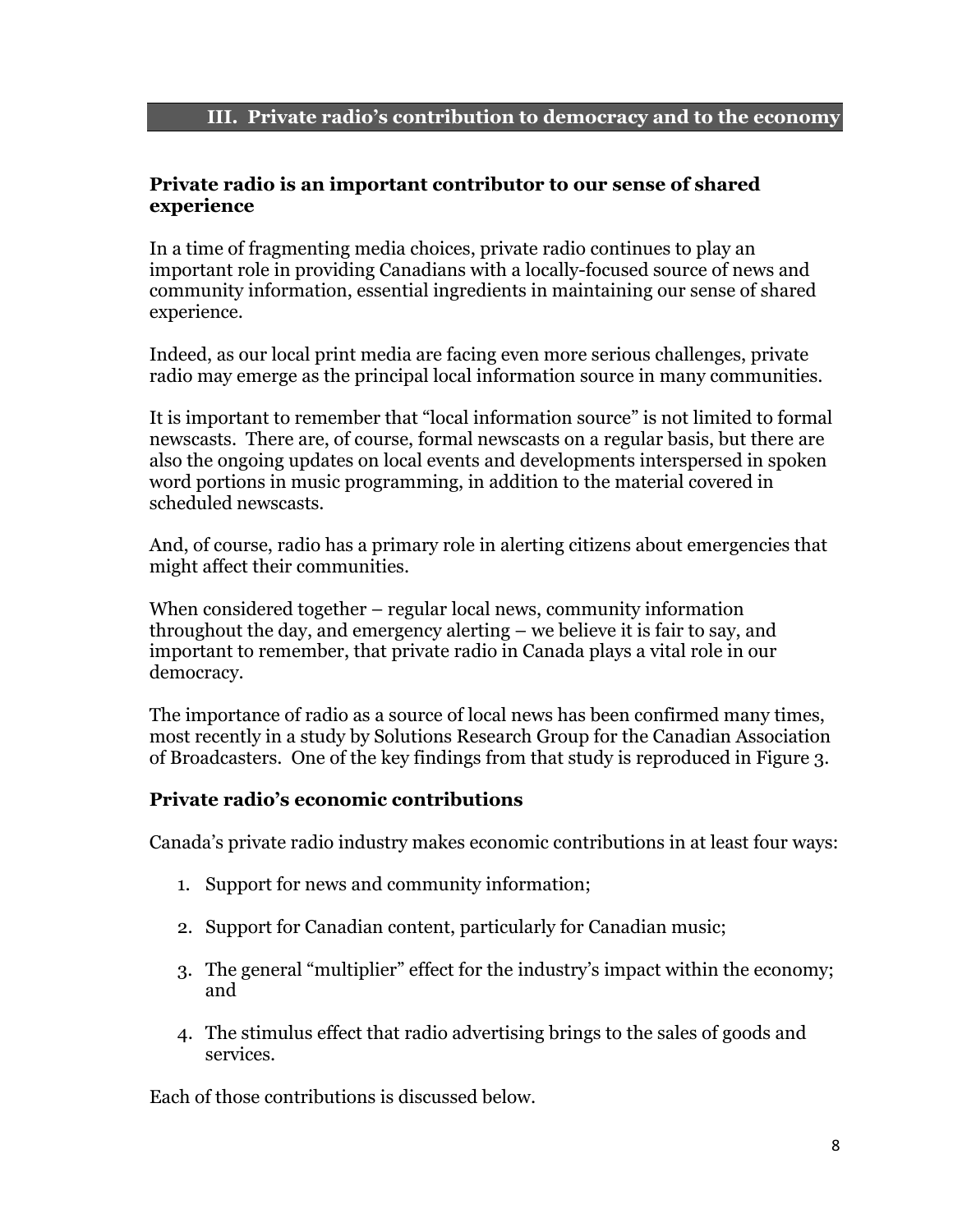**Figure 3.**  Sources for local news, Canadians 12+, December 2020 - January 2021:



**Local News** 

SOURCE: Solutions Research Group.

### **Private radio's economic contribution to news and information**

We have been able to use the results of the CAB survey, along with a custom tabulation of data from Statistics Canada, to estimate the spending by private radio stations on news and information.

While the CRTC reports annually on the spending by television on News, the reporting for radio only covers direct remuneration for News salaries, and does not cover all stations.

As noted above, news and information on radio extend beyond scheduled newscasts, and make up a significant part of radio's overall spoken word content. In the CAB survey, respondents were asked to estimate the percentage of their spoken word content that could be considered news and information. The answer: 47 per cent.

And, according to a custom tabulation from Statistics Canada, in 2019, private radio in Canada paid out remuneration of \$320.1 million in the Programming function.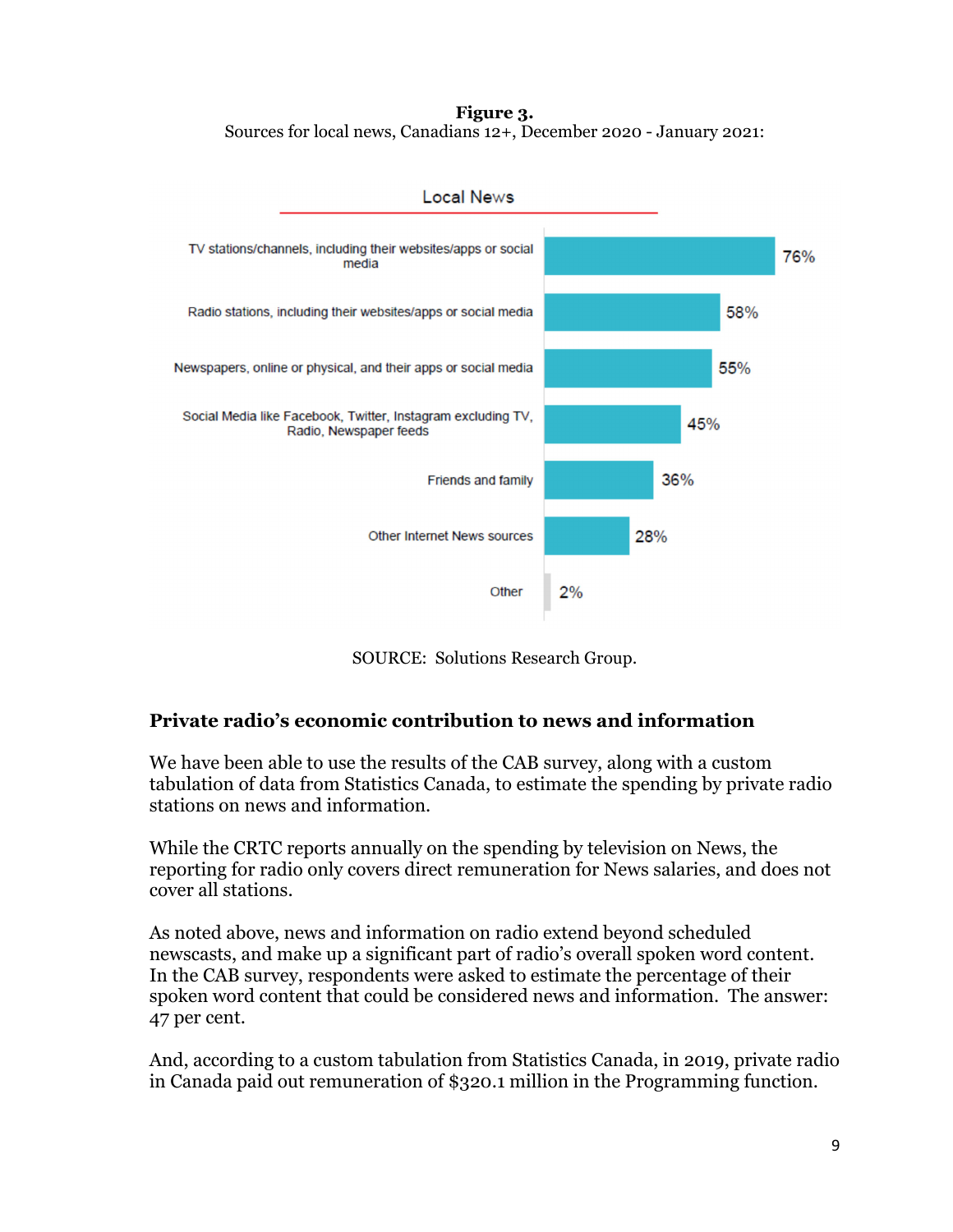If we accept the broader definition of news and information outlined above, then we believe it is not unreasonable to suggest that 47 of that total could be attributed to news – news in formal newscasts, and news and community information within other spoken word programming.

So an approximate estimate of private radio's economic contribution to news and information in 2019 would be 47 per cent of \$320.1 million, or \$150 million.

Clearly, that is an estimate, but we believe it is a fair indicator of private radio's economic contribution to providing news and community information to its listeners.

### **Private radio's contributions to Canadian content**

In addition to the spending on news and information estimated above, private radio makes a significant contribution to Canadian content of all types.

For example, in its 2019 *Communications Monitoring Report*, in a section titled "Contributions to Canadian content", the CRTC noted:

Commercial radio stations typically contribute to CCD initiatives to support the development and promotion of Canadian musical and spoken word content for broadcast. … Canadian broadcasters also support Canadian content in a variety of other ways, such as through the exhibition of Canadian content, copyright and other programming expenditures, and the production of Canadian radio programming.7

In the broadest sense, one could say that virtually all of the programming on Canadian private radio is Canadian content, at a cost of \$491 million in 2019, and a total of \$4.9 billion from 2010 to 2019.8

As noted above, of that \$491 million in 2019, an estimated \$150 million was spent on gathering and delivering news and community information.

Private radio's programming budgets also include two types of specific contributions to Canadian content that are paid to individuals and groups outside the stations themselves – the amounts paid to a variety of initiatives for Canadian Content Development (CCD), and the amounts paid to a number of copyright collectives for the use of music.

Figure 4 summarizes the CCD and copyright payments from 2010 to 2019.

<sup>7</sup> CRTC, *Communications Monitoring Report 2019*, pp. 103-104.

<sup>8</sup> Based on data from Statistics Canada.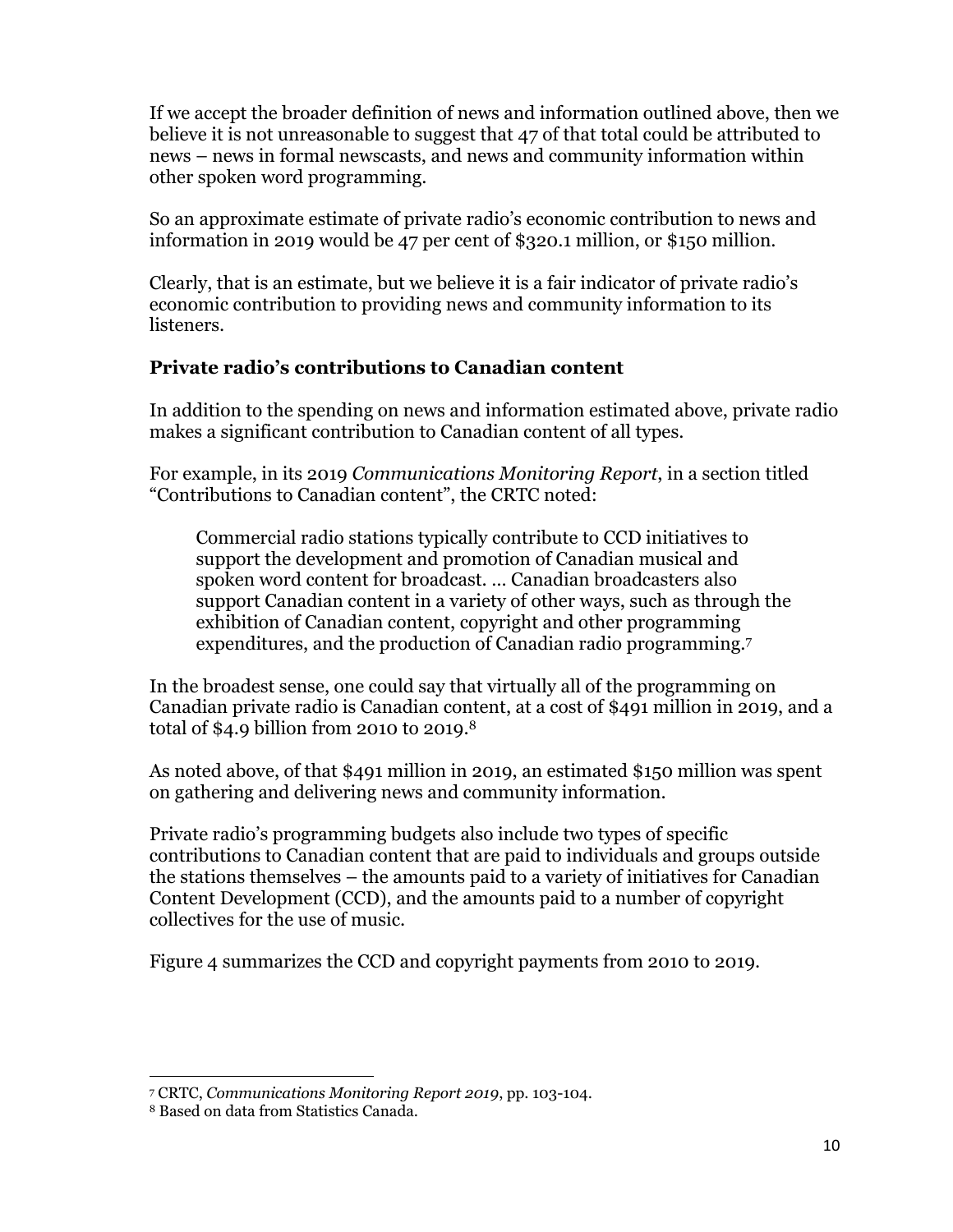**Figure 4.** 





**10‐YEAR CUMULATIVE TOTAL: \$1.04 BILLION**

**Note:** The copyright payments shown here have been adjusted to exclude the estimated portion of those payments that went to recipients outside of Canada.

SOURCE: CRTC; Statistics Canada; Communications Management Inc.

As indicated in Figure 4, for that 10-year period, the total paid by Canadian private radio to Canadian CCD and copyright recipients was \$1.04 billion.9

### **"Multiplier" and stimulus effects**

In Figure 5, we have summarized the calculations for private radio's "multiplier" effect within the Canadian economy. As indicated in Figure 5, in 2019, private radio's economic activities added over \$3 billion to the economy, and 17,800 jobs.

Over and above that, while more difficult to quantify, we also know that radio advertising plays an important role in stimulating the sales of good and services across Canada.

<sup>9</sup> Over the 10-year period, the copyright payments to recipients outside Canada are estimated to have been \$365 million.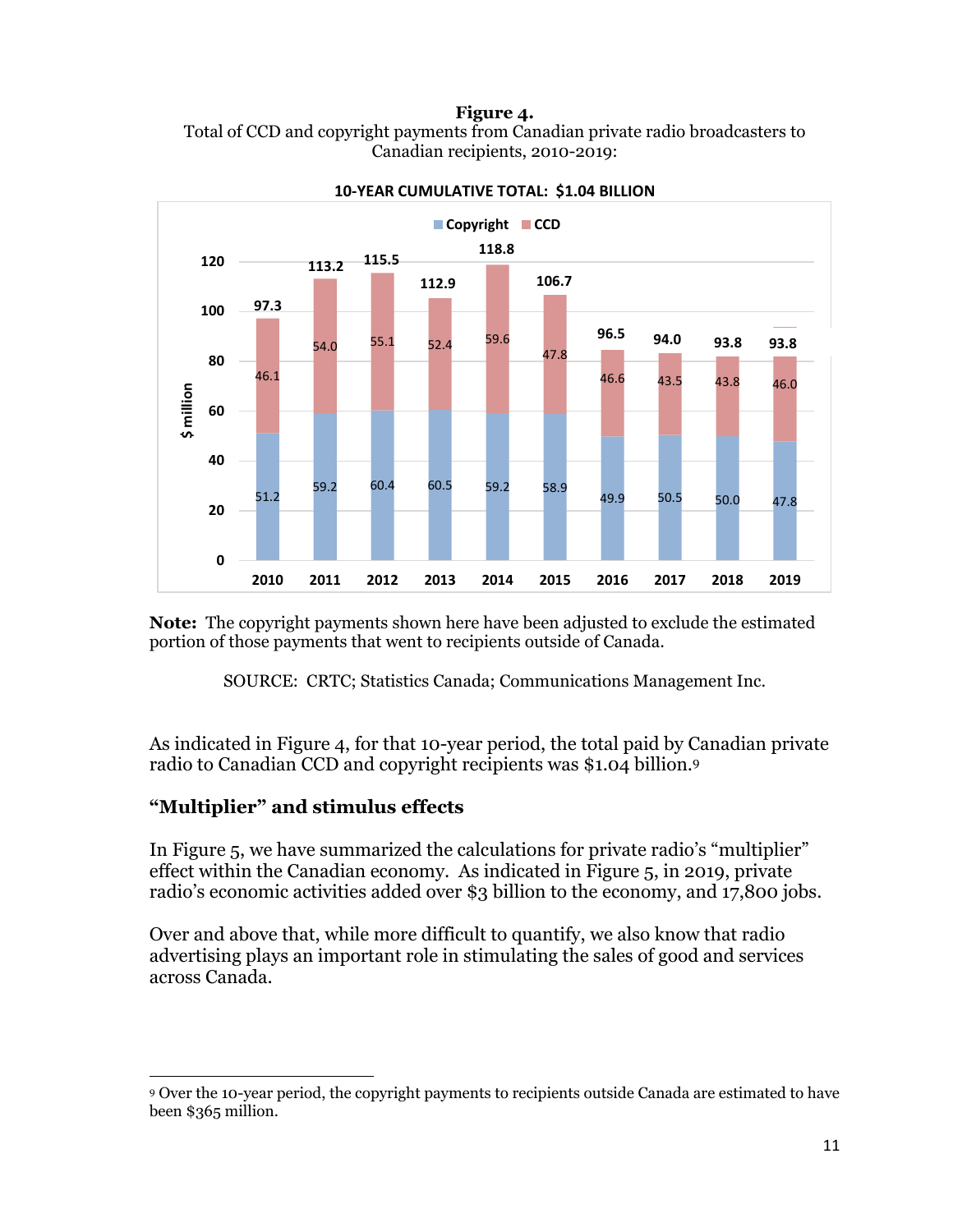**Figure 5.**  Private radio's value to the Canadian economy, 2019:



SOURCE: Statistics Canada; Communications Management Inc.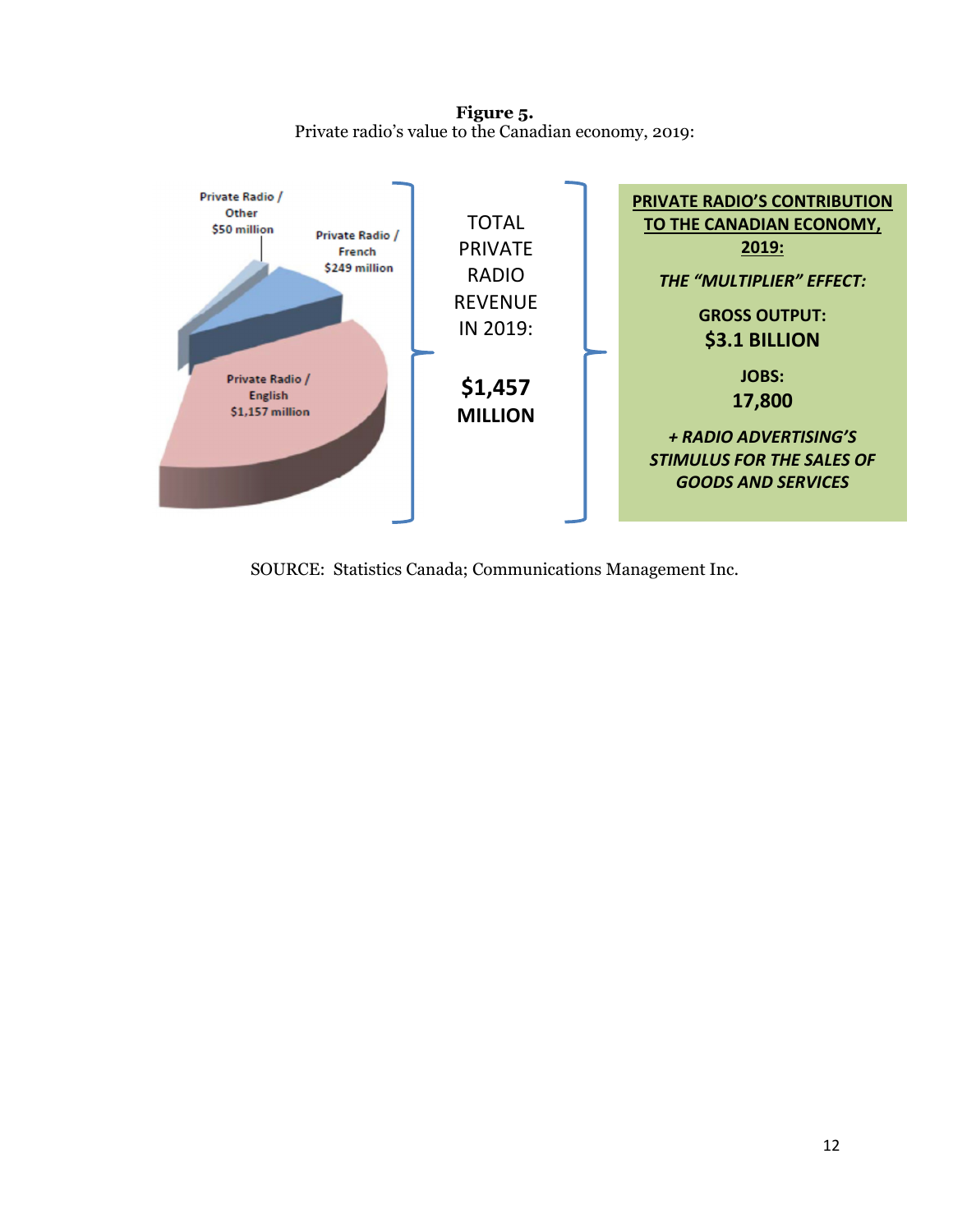#### **IV. Traditional radio vs. streamed audio**

### **The growth of online alternatives**

Figure 6 indicates the CRTC's summary of the relationship between tuning to traditional radio and tuning to streamed audio services.

**Figure 6.**  Average weekly hours of tuning to traditional radio vs. listening to streamed audio services, by Canadians 18+, 2013-2019:



Source: CRTC, *Communications Monitoring Report*, 2020.

### **The impact on Canadian radio formats and audience targeting**

As radio has expanded, stations have developed new formats, often built around specific genres of music, in order to attract and hold audiences. And while it is obvious that the almost unlimited choices presented by digital streamed audio services provide more general competition for radio, it must also be noted that the nature of "formatting" itself is affected by those digital alternatives.

Thus, to the extent that a format on a Canadian station must be constructed within the constraints of regulatory requirements that affect the programmer's choice of music selections, the Canadian station could be at a competitive disadvantage vis-àvis a non-Canadian digital alternative that does not face those same constraints.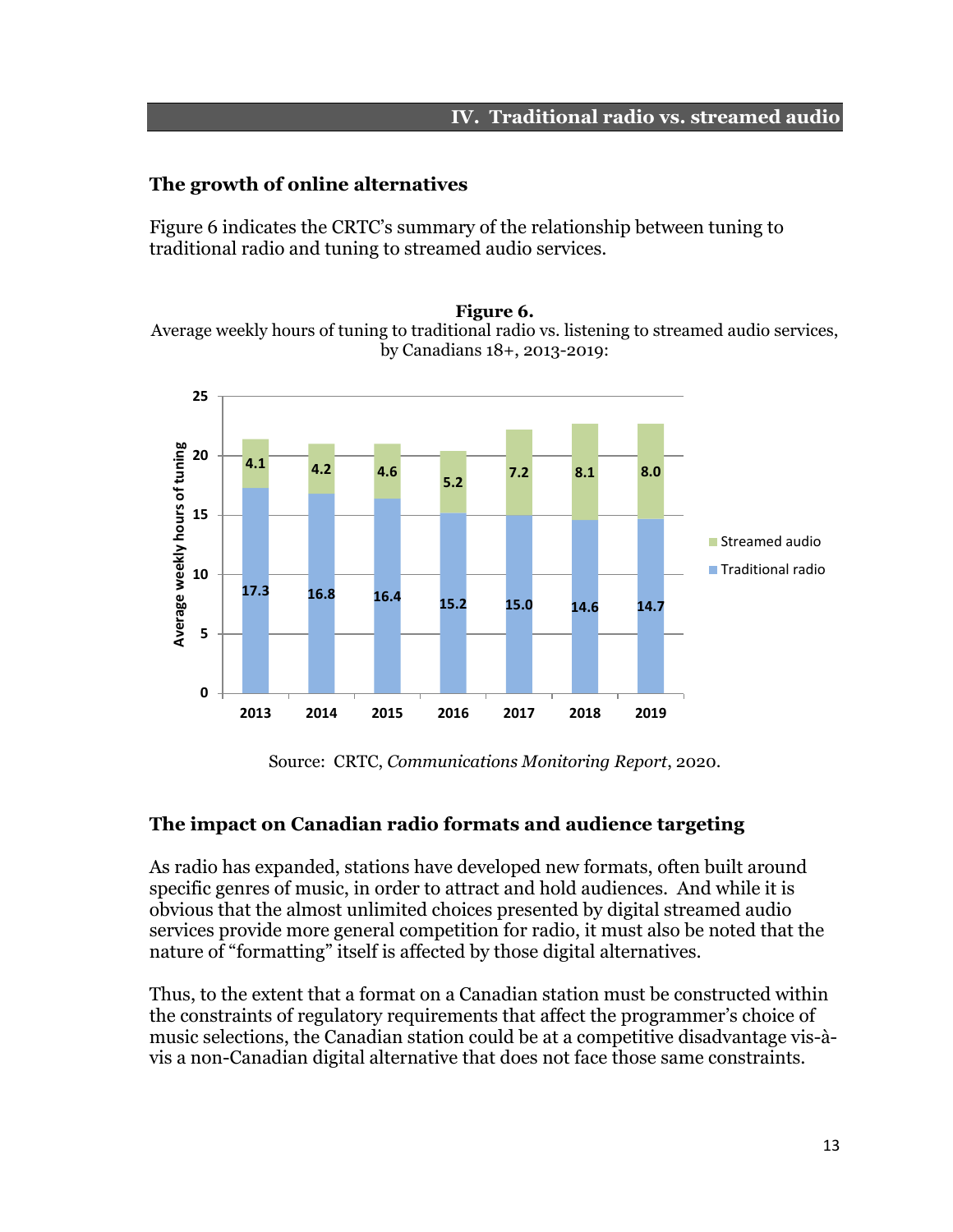#### **V. Private radio – revenue, profitability, and the link to retail trade**

#### **Trends in revenue and profitability, 1999-2019**

In Figure 7, we have tracked private radio's total revenue, total advertising sales, and profit before interest and taxes (PBIT), from 1999 to 2019.10

As can be seen in Figure 7, with the exception of a cyclical dip due to the 2008- 2009 economic downturn, private radio revenues in Canada grew in most years from 1999 to 2013. However, those revenues began to decline in 2014, and were about \$170 million lower in 2019 than they were in 2013.

**Figure 7.**  Private radio – trends in total operating revenue, total advertising sales, and PBIT,



#### SOURCE: Statistics Canada.

<sup>10</sup> Please note that the data on private radio in this section are based on data from Statistics Canada, because those data will be consistent with the additional data derived from the custom tabulations prepared by Statistics Canada. The CRTC also produces data for private radio, and the broad trends in data from the two sources are similar. For example, for 2019, the CRTC's data for private commercial radio indicated total operating revenue of \$1,453 million; the corresponding figure from Statistics Canada was \$1,457 million – a difference of three-tenths of one per cent.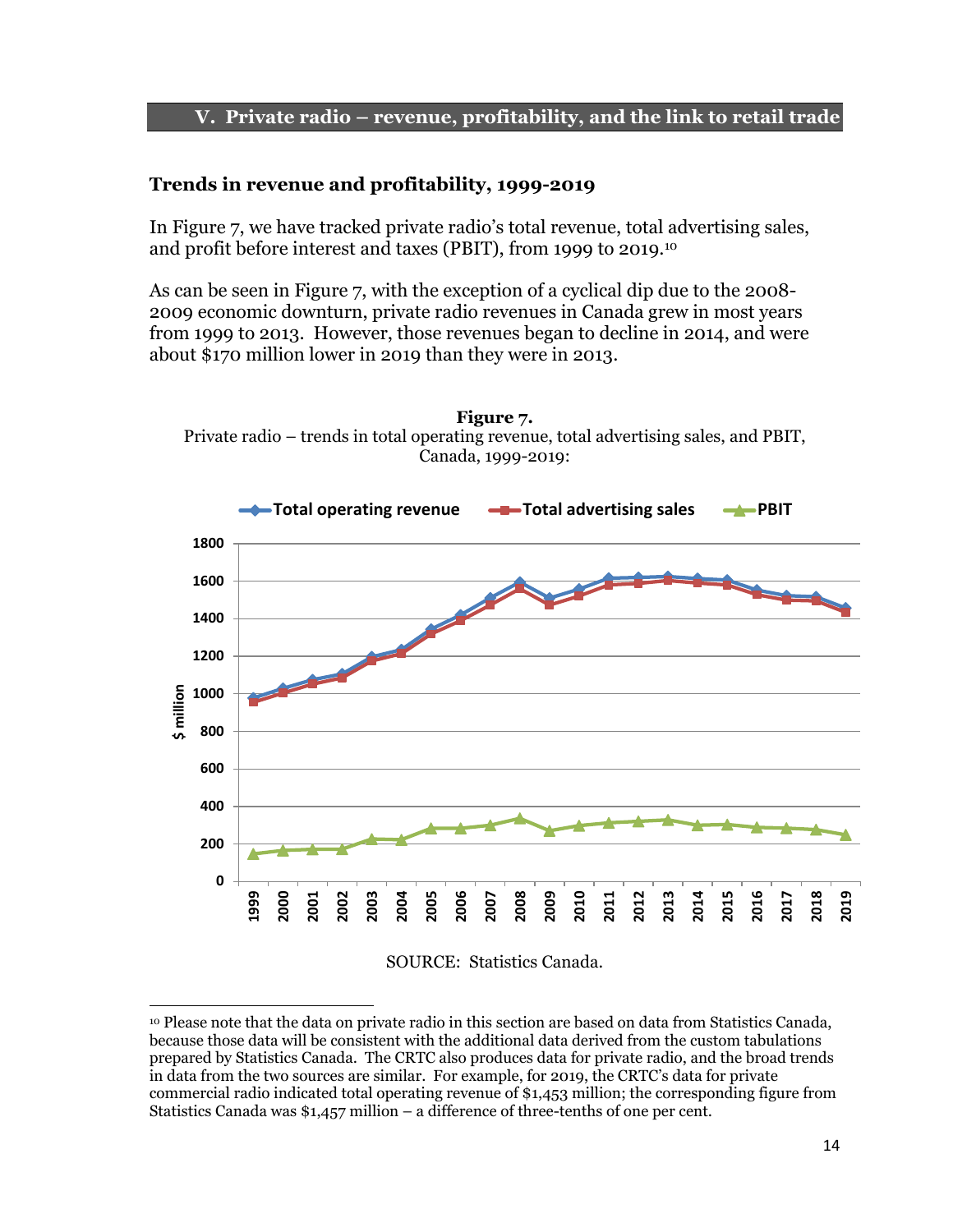**Figure 8.**  Number of private radio stations, Canada, 1999-2019:



**Number of stations**

SOURCE: Statistics Canada.

**Figure 9.**  Average revenue per private radio station, Canada, 1999-2019:



**Average revenue per station**

SOURCE: Statistics Canada; Communications Management Inc.

In Figures 8 and 9, we present data for the number of private radio stations in Canada over the same time period, and for the average revenue per station. The number of private radio stations grew from 493 in 1999 to 737 in 2019. As indicated in Figure 9, the average revenue per station was approximately the same in 2019 as it was in 1999 – about \$1.98 million.<sup>11</sup>

<sup>11</sup> If the average revenue per station had kept pace with the Consumer Price Index from 1999 to 2019, it would have grown from \$1.98 million per station in 1999 to \$2.90 million per station in 2019.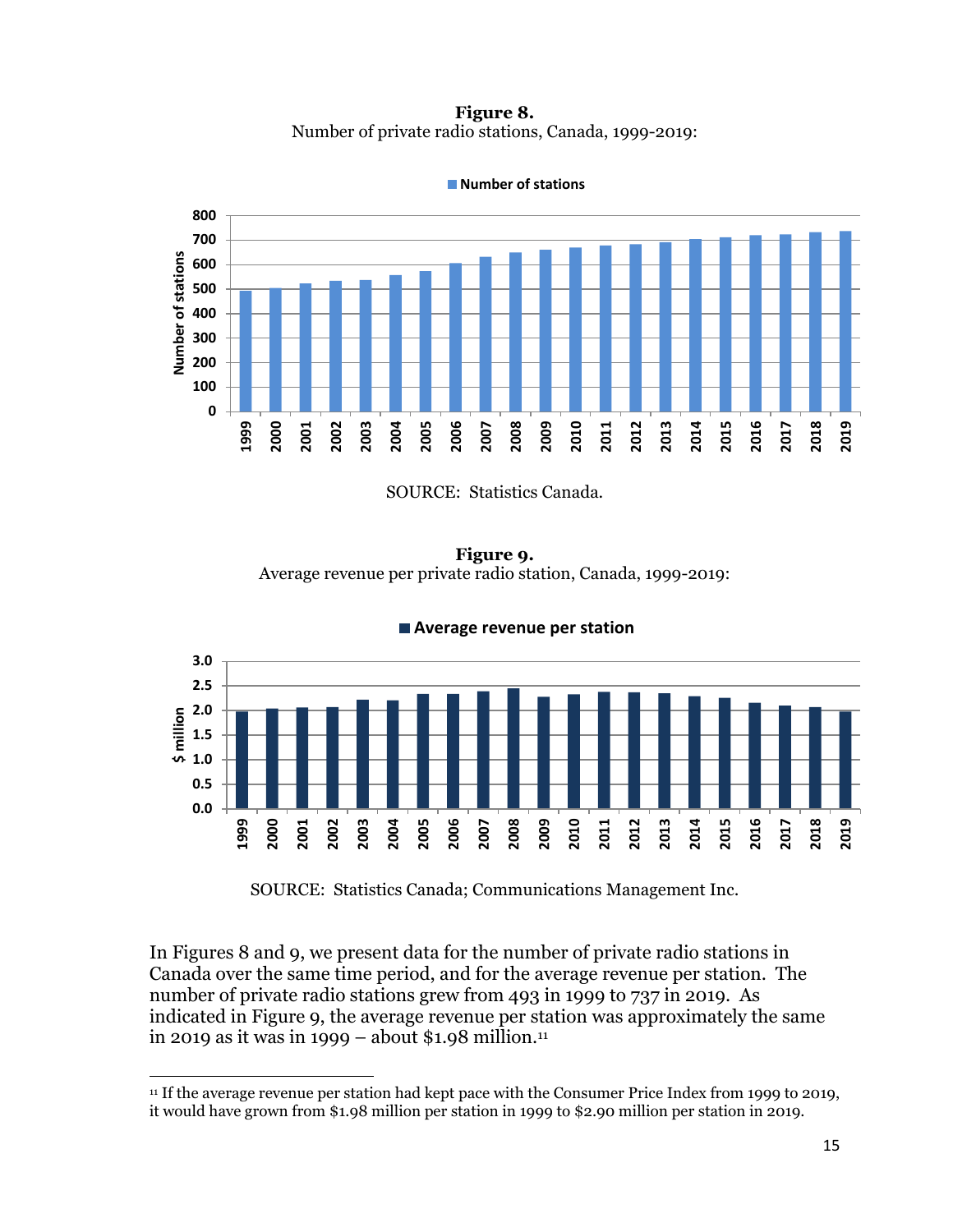### **An important indicator – radio advertising revenues per \$1,000 of retail trade**

Because of the local nature of the medium, radio advertising has historically been linked to retail trade. The linkage can be expressed as radio advertising revenues per \$1,000 of retail trade. As indicated in Figure 10, those linkages stayed within relatively narrow ranges from 1979-1992 (about \$4.00 per \$1,000), and from 1993- 2012 (about \$3.50 per \$1,000). However, the linkage fell sharply after 2012, from \$3.31 per \$1,000 in 2013 to \$2.34 per \$1,000 in 2019.

(When expressed in dollars-per-thousand, the change might appear small. But the significance of the decline can be illustrated by this comparison: If private radio advertising revenues in 2019 had been \$3.50 per \$1,000 of retail trade, instead of \$2.34, the advertising revenues would have been over \$2.154 billion, instead of the actual total of \$1.434 billion – a difference of \$720 million.)

That change helps to explain the revenue decline over the same time period, and is an indicator of a) the changing structure of the retail market; and b) the increase in the number of competitors for local advertising, particularly from online digital alternatives. And the change in the relationship between radio advertising and retail trade might also be signalling serious concerns about future trends in radio advertising.



**Figure 10.**  Private radio advertising revenues per \$1,000 of retail trade, Canada, 1979-2019:

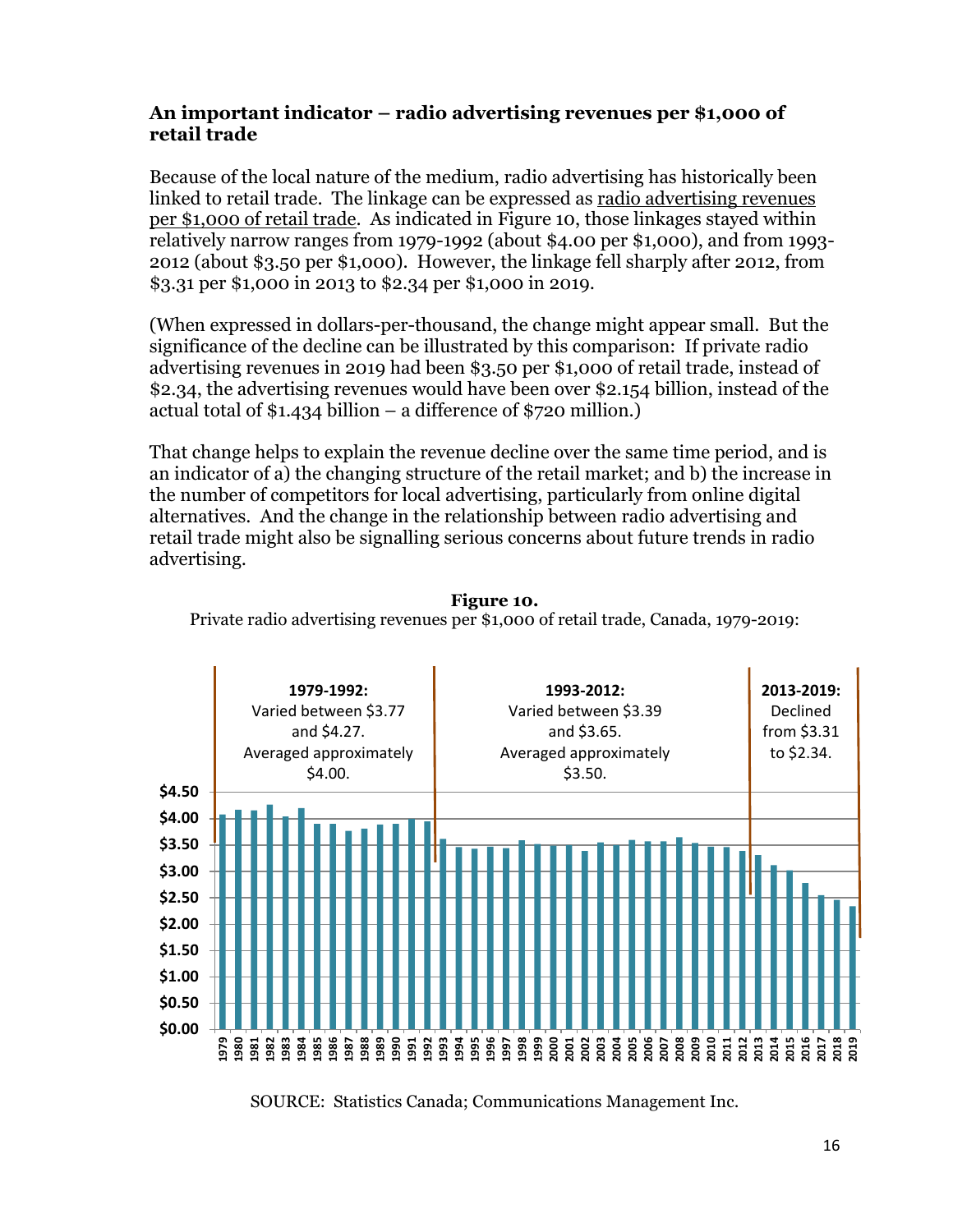### **Private radio – changes in employment levels**

As indicated in Figure 11, in the period between 1999 and 2019, the number of employees in Canadian private radio reached 10,521 in 2011. By 2019, the figure stood at 8,345, which was lower than it had been in 1999.

The reduction in the number of employees after 2011 was, unfortunately, part of the response to the decline in advertising revenues noted above.



**Figure 11.**  Total employees in private radio, Canada, 1999-2019:

**Total employees**

SOURCE: Statistics Canada.

However, it is interesting to note that the changes in employment levels were not proportional across all expense categories. Table 1 summarizes the employment data for private radio, for the years 2014-2019, by expense category. And Figure 12 indicates the changes in employment levels on an Index basis, using the levels in 2014 as the base.

As indicated in Table 1 and Figure 12, the steepest relative decrease took place in the Administration category, with a much lower relative decline for Programming. In other words, radio management attempted to realize cost savings with as little disruption as possible to the audience-facing activities of the stations.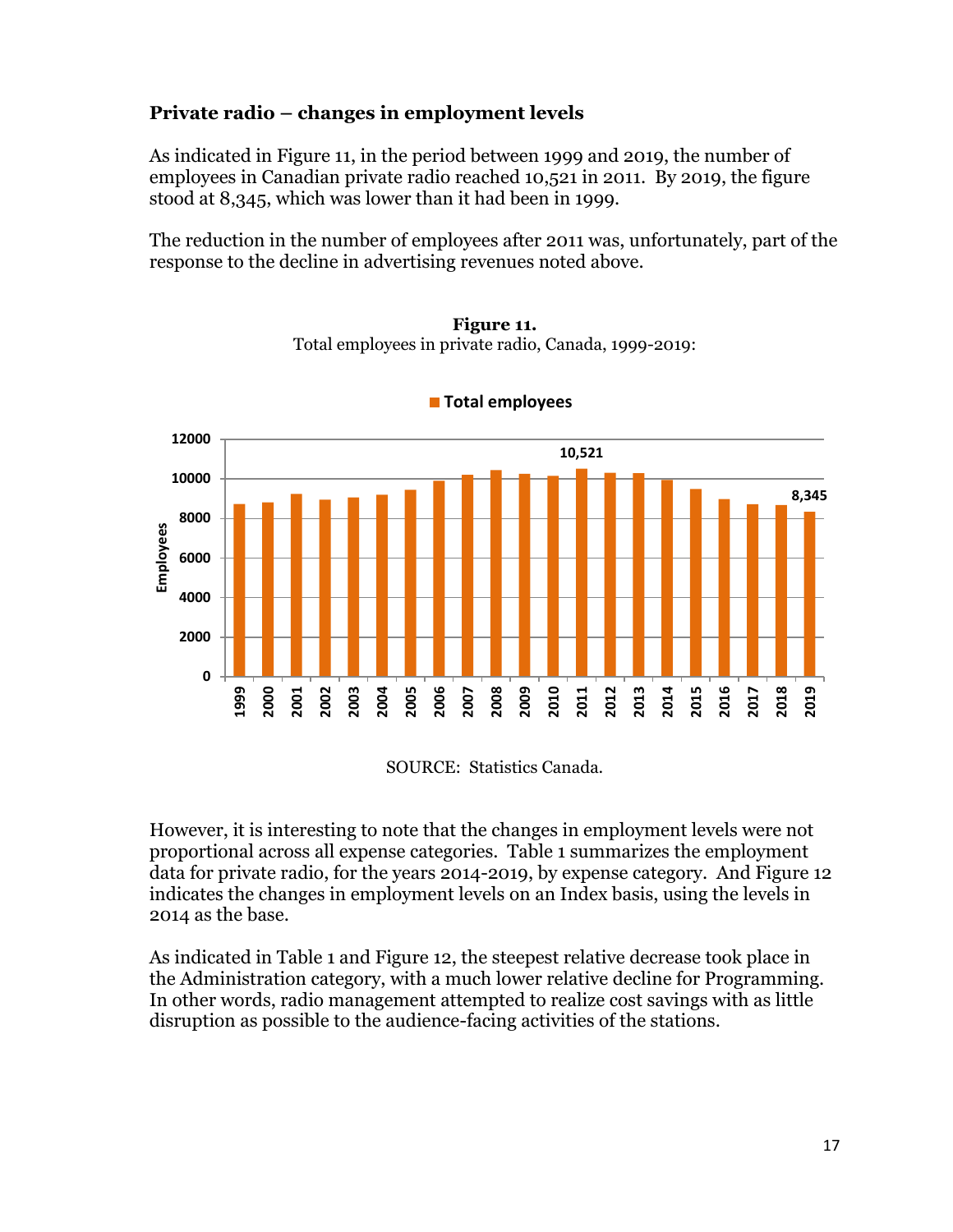|                        | Programming |           | Sales and | Administration |              |
|------------------------|-------------|-----------|-----------|----------------|--------------|
|                        | and         |           |           |                |              |
|                        | Production  | Technical | Promotion | and General    | <b>Total</b> |
|                        |             |           |           |                |              |
| 2014                   | 5,319       | 352       | 3,016     | 1,262          | 9,949        |
| 2015                   | 5,063       | 342       | 2,904     | 1,186          | 9,494        |
| 2016                   | 4,917       | 321       | 2,635     | 1,107          | 8,979        |
| 2017                   | 4,839       | 315       | 2,584     | 988            | 8,726        |
| 2018                   | 4,812       | 327       | 2,555     | 988            | 8,682        |
| 2019                   | 4,643       | 307       | 2,480     | 915            | 8,345        |
|                        |             |           |           |                |              |
| % change,<br>2014-2019 | $-12.7%$    | $-12.8%$  | $-17.8%$  | $-27.5%$       | $-16.1%$     |
|                        |             |           |           |                |              |

**Table 1.**  Numbers of employees, by expense category, private radio, Canada, 2014-2019:

SOURCE: Statistics Canada.

(**Note:** See Appendix 2 for additional data on employment trends by language of broadcast.)



SOURCE: Statistics Canada; Communications Management Inc.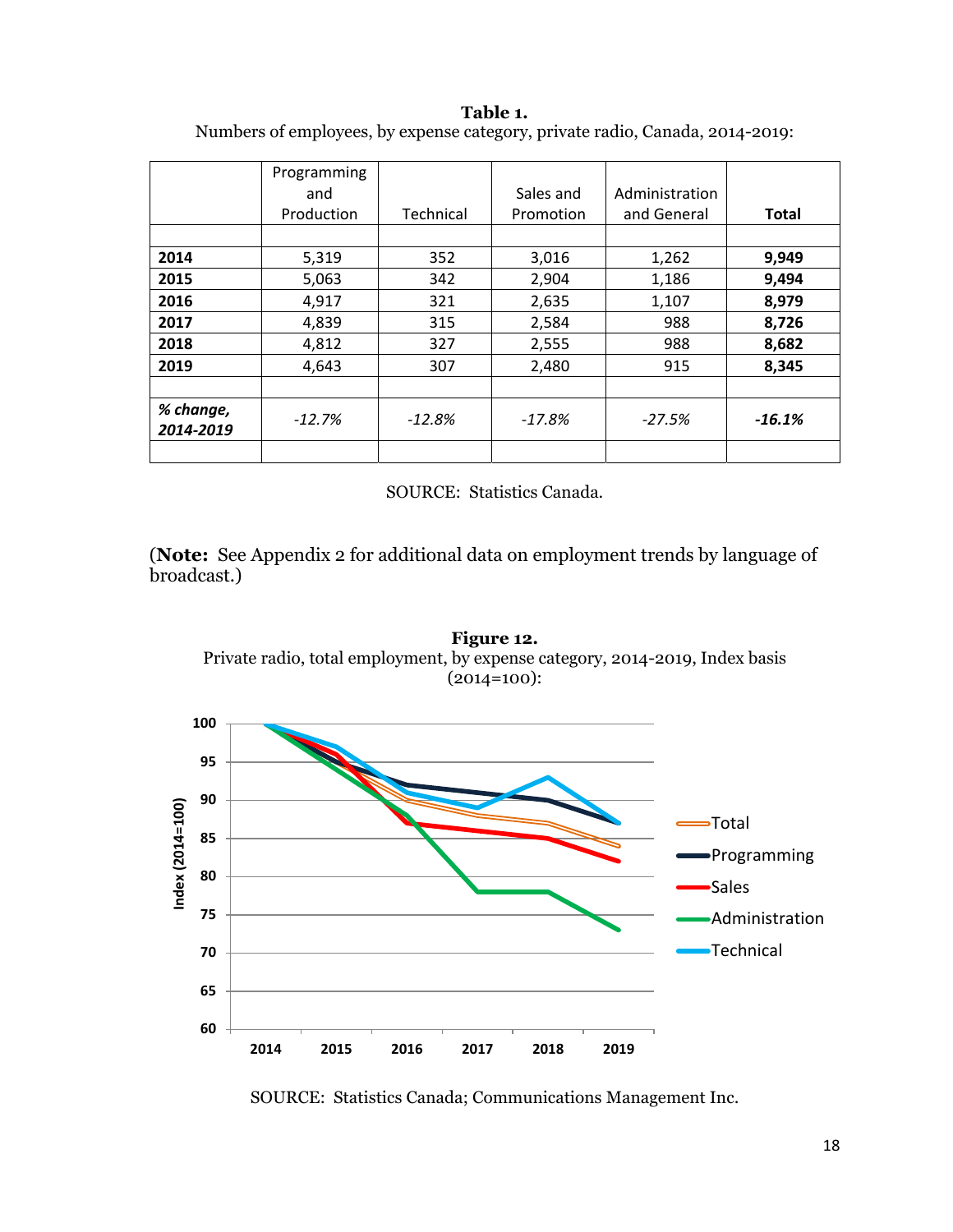In some cases, these employment level changes took place on an individual station basis, and, in other cases, stations under group ownership were able to use technology to centralize some administrative functions without cutting as deeply into programming.

However, the data also indicate that, if further cuts are required, it will be more difficult to cut mainly inward-facing functions in the future.

### **Forty per cent of private radio stations had negative PBIT in 2019**

Although private radio overall had positive PBIT, 40 per cent of Canadian private radio stations had negative PBIT in 2019. The data are summarized in Table 2, which is based on a custom tabulation from Statistics Canada.

How did those stations remain in business? In addition to the employment reductions noted above, it is likely that station groups were able to use profits in some stations to cover the losses in other stations.

#### **Table 2.**

Private radio by total operating revenue, PBIT, and by groups of stations within selected ranges of positive and negative PBIT, Canada, 2019:

|                                                    |           | <b>Total</b>         | <b>Profit before</b><br>interest and | PBIT as %<br>of total |
|----------------------------------------------------|-----------|----------------------|--------------------------------------|-----------------------|
| <b>2019 DATA:</b>                                  | Number of | operating<br>revenue | taxes (PBIT)                         | operating             |
| (Statistics Canada)                                | stations  | (5'000)              | (5'000)                              | revenue               |
|                                                    |           |                      |                                      |                       |
| <b>Total private radio stations</b>                | 737       | 1,457,280            | 248,914                              | 17.1%                 |
|                                                    |           |                      |                                      |                       |
| <b>Private FM stations</b>                         | 619       | 1,205,108            | 240,422                              | 20.0%                 |
| <b>Private AM stations</b>                         | 118       | 252,172              | 8,492                                | 3.4%                  |
|                                                    |           |                      |                                      |                       |
| <b>Stations grouped by PBIT as</b>                 |           |                      |                                      |                       |
| % of total operating                               |           |                      |                                      |                       |
| revenue:                                           |           |                      |                                      |                       |
| +20% or greater                                    | 230       | 738,318              | 268,690                              | 36.4%                 |
| 10% up to 20%                                      | 111       | 280,188              | 42,665                               | 15.2%                 |
| 0% up to 10%                                       | 101       | 145,236              | 7,557                                | 5.2%                  |
| -10% up to 0%                                      | 109       | 129,805              | $-6,013$                             | $-4.6%$               |
| -20% up to -10%                                    | 53        | 49,612               | $-7,391$                             | $-14.9%$              |
| -20% or worse                                      | 133       | 114,121              | $-56,593$                            | $-49.6%$              |
|                                                    |           |                      |                                      |                       |
| <b>Total stations with negative</b><br><b>PBIT</b> | 295       |                      |                                      |                       |

SOURCE: Statistics Canada.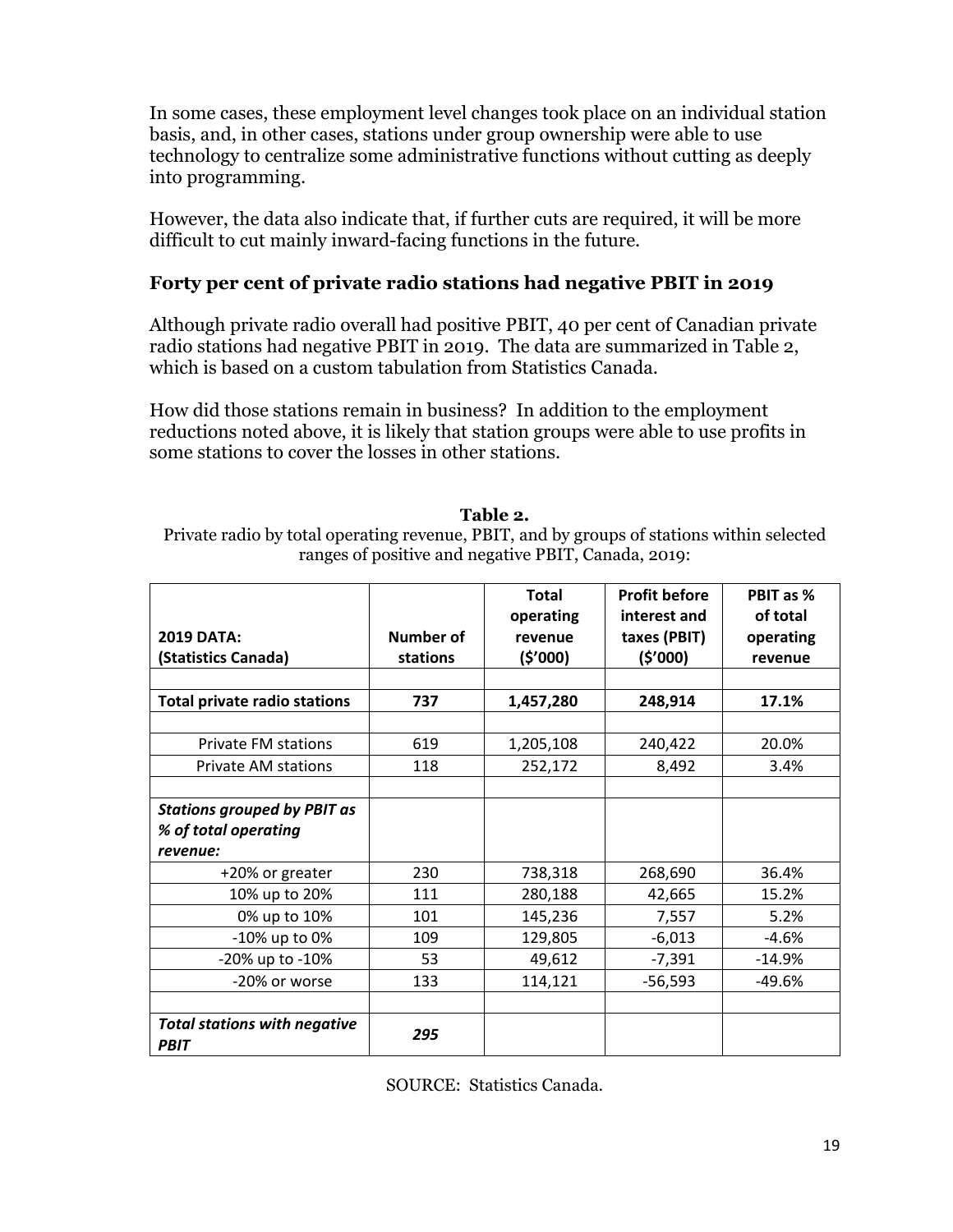As indicated in Table 3, the greatest economic vulnerability appears to be in AM stations, stations broadcasting in non-official languages, and stations in smaller (non-metro) markets.

#### **Table 3.**  Private radio by total operating revenue, PBIT, and by selected groups of stations, Canada, 2019:

| <b>2019 DATA:</b><br>(Statistics Canada) | Number of<br>stations | <b>Total</b><br>operating<br>revenue<br>(\$'000) | <b>Profit before</b><br>interest and<br>taxes (PBIT)<br>(\$'000) | PBIT as %<br>of total<br>operating<br>revenue |
|------------------------------------------|-----------------------|--------------------------------------------------|------------------------------------------------------------------|-----------------------------------------------|
| <b>Total private radio stations</b>      | 737                   | 1,457,280                                        | 248,914                                                          | 17.1%                                         |
|                                          |                       |                                                  |                                                                  |                                               |
| <b>Private FM stations</b>               | 619                   | 1,205,108                                        | 240,422                                                          | 20.0%                                         |
| <b>Private AM stations</b>               | 118                   | 252,172                                          | 8,492                                                            | 3.4%                                          |
|                                          |                       |                                                  |                                                                  |                                               |
| English                                  | 605                   | 1,157,496                                        | 198,361                                                          | 17.1%                                         |
| French                                   | 101                   | 249,483                                          | 46,435                                                           | 18.6%                                         |
| Other language                           | 31                    | 50,300                                           | 4,118                                                            | 8.2%                                          |
|                                          |                       |                                                  |                                                                  |                                               |
| Top 5 $CMAs12$                           | 130                   | 668,605                                          | 150,100                                                          | 22.4%                                         |
| Other CMAs                               | 159                   | 377,510                                          | 49,743                                                           | 13.2%                                         |
| Non-CMAs                                 | 448                   | 411,164                                          | 49,071                                                           | 11.9%                                         |
|                                          |                       |                                                  |                                                                  |                                               |

SOURCE: Statistics Canada.

<sup>12</sup> Census Metropolitan Areas, as defined by Statistics Canada.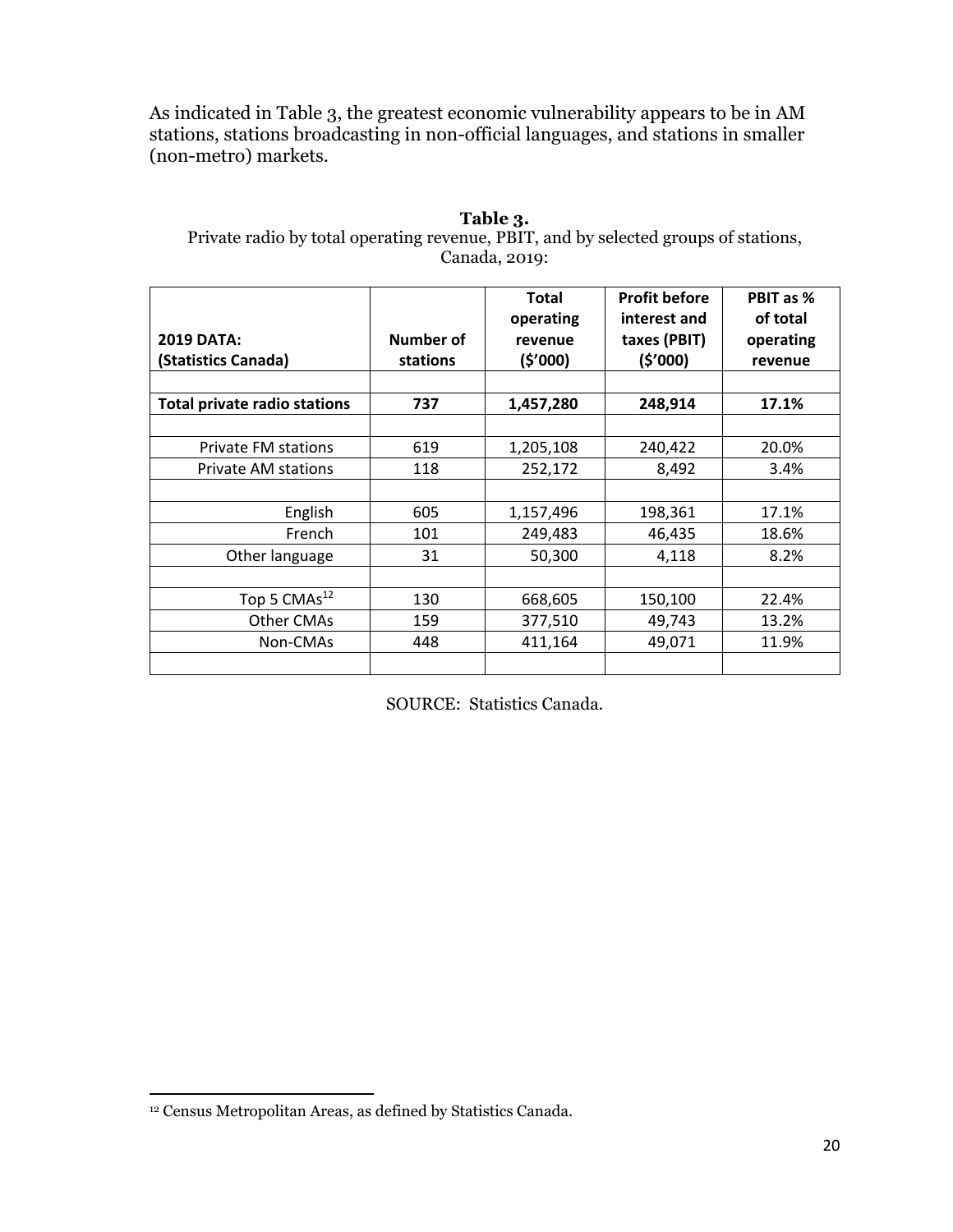### **Estimated impact of the pandemic on Canadian private radio in 2020**

In our August 24, 2020 report, we used a number of estimates and projections for 2020 radio advertising results, for the impact on profitability, and for the likely trend in radio advertising revenues after 2020.

At the time, radio industry tracking data were only available for the first 11 months of the broadcast year ending August 31, and data on indicators like retail trade were also only up to one or two months earlier.

As of the date of this current report, we have radio industry tracking data up to February 2021, and retail trade data for the full 2020 calendar year.

(Based on past practice, the 2020 data for the full radio industry, from both Statistics Canada and the CRTC, are likely to be released sometime between May and July 2021.)

### **Data sources for estimating industry results**

Three data sources are available to help estimate the industry results in advance of the publication of the data by Statistics Canada and the CRTC:

1. The first of these sources is a monthly survey done by the industry itself, through the Canadian Association of Broadcasters, and referred to as "TRAM" (**T**rans-Canada **R**adio **A**dvertising by **M**arket), also referred to in this report as "industry tracking data". Participation is voluntary, and, based on the results for the most recent three full years, the TRAM data cover about 60 per cent of industry advertising revenue.

If we compare the results from TRAM with the published data for 2015-2019, we can see that the TRAM survey has provided trend data that are consistent with the full industry figures published by Statistics Canada and the CRTC:

#### **Percentage change in private radio advertising revenue, 2015-2019:**

| $\bullet$ | <b>TRAM</b>         | $-9.4\%$ |
|-----------|---------------------|----------|
|           | • Statistics Canada | $-9.2\%$ |
|           | $\bullet$ CRTC      | $-9.3%$  |

Additional information from, and about, the TRAM survey is provided in Appendix 3.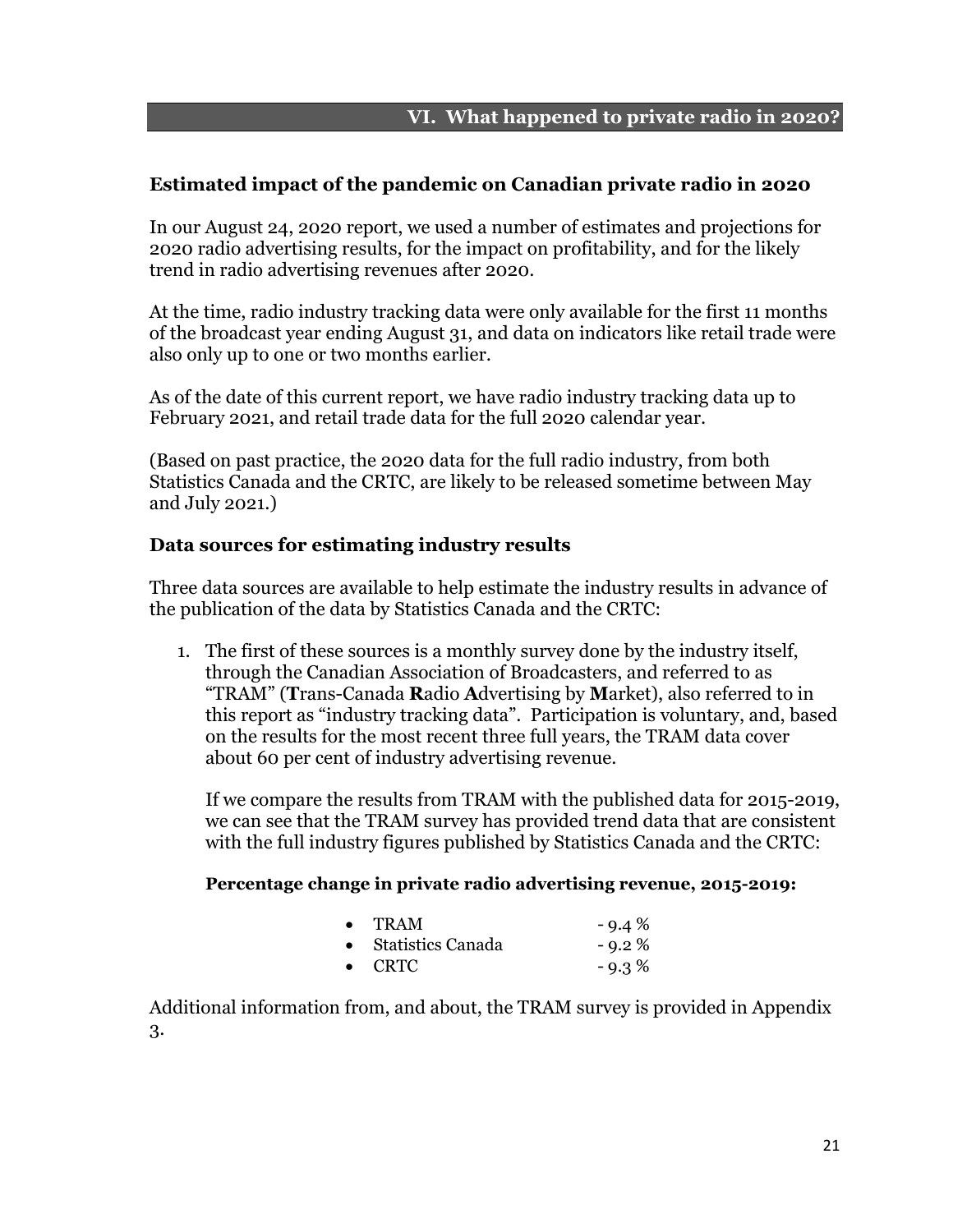Along with the industry tracking data, two additional data sources have become available:

- 2. On January 28, 2021, the CRTC published its 2020 "aggregate data" for large broadcasters, which provides another tool for estimating the results for the entire industry for 2020.
- 3. And, as noted above, in early 2021, the Canadian Association of Broadcasters conducted a survey that yielded results for 573 private radio stations. Those results included revenue data for 2019 and 2020, and revenue expectations for 2021 and 2022.

Those data sources have also been considered in updating and extending our estimates and projections.

### **The impact of updated data on the estimates for 2020**

In our report of August 24, 2020, we projected that, because of the pandemicrelated economic downturn, radio advertising revenues would fall from \$1,434 million in 2019 to  $$1,051$  million in 2020 – a decline of 26.7 per cent.

Based on the subsequently-released industry tracking data, the decline from 2019 to 2020 appears to have been 27.3 per cent. If that percentage were to be applied to the actual 2019 results for all stations, then the estimate for radio advertising in 2020 would have been \$1,043 million – slightly lower than the earlier estimate.

For the CRTC's "aggregate" data, Table 4 summarizes the highlights of those results, and compares them to the 2019 results for the same station groups. As indicated in Table 4, the total advertising revenue for those groups was 26.6 per cent lower in 2020 than it was in 2019 – a result very close to the findings in the industry tracking data.

If we apply that percentage to the actual 2019 results for all stations, that would yield an estimate of \$1,053 million for radio advertising in 2020.

For the CAB survey, respondents were questioned about total revenue. Since private radio advertising accounts for more than 98 per cent of total revenue, we think it is reasonable to apply the percentage change for total revenue to the advertising revenue, to produce an additional estimate.

The CAB survey indicated that total private radio operating revenue for the stations surveyed declined by 24.7 per cent from 2019 to 2020. If we apply that percentage to the actual 2019 advertising results for all stations, that would yield an estimate of \$1,080 million for radio advertising in 2020.

Thus, we have three estimates. The average of those three estimates yields an estimate of \$1,059 million for private radio advertising revenue in 2020 – which would be a decline of \$375 million from 2019.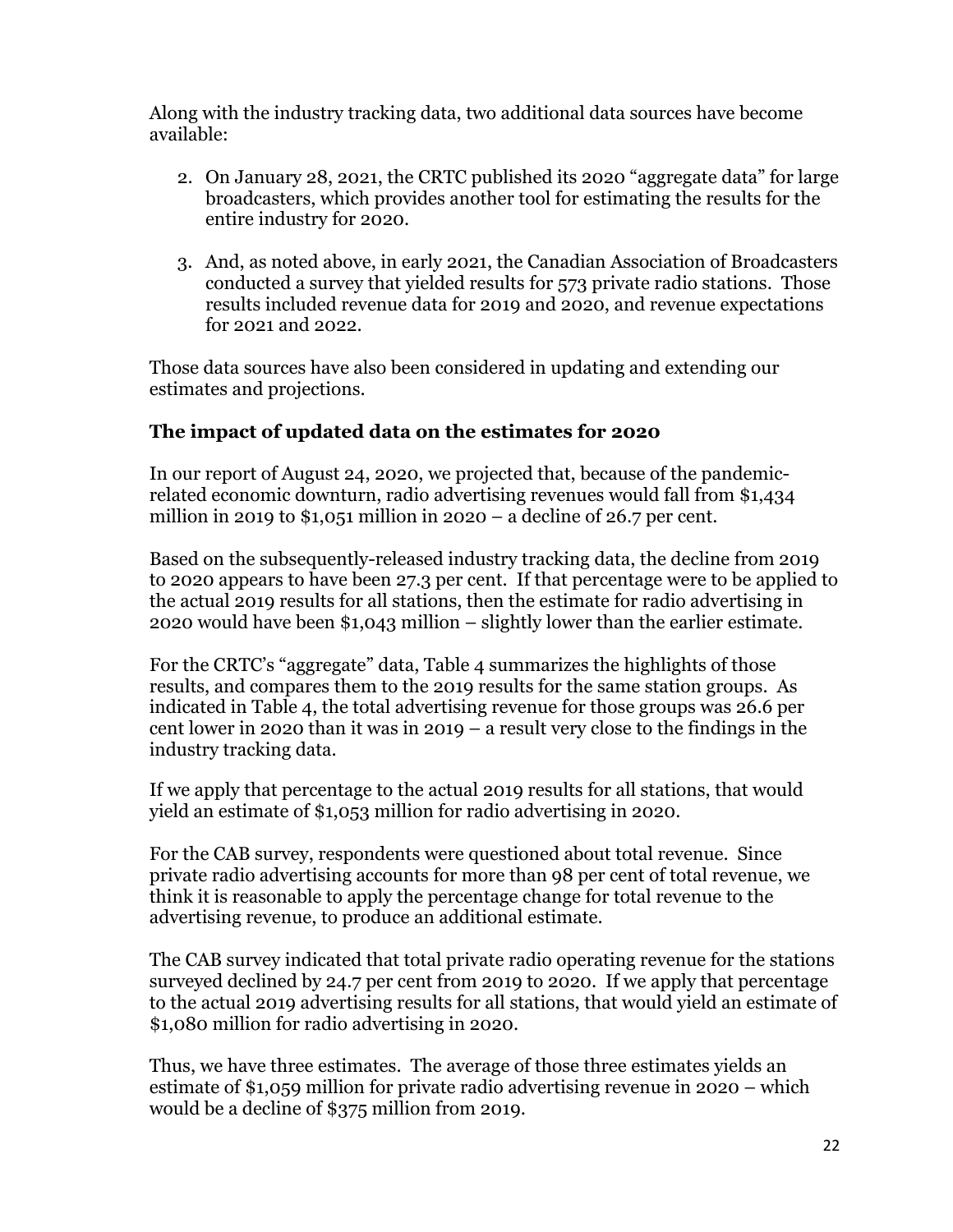| (In \$'000, except for employees |         |         |          |
|----------------------------------|---------|---------|----------|
| and percentages)                 | 2019    | 2020    | % change |
|                                  |         |         |          |
| Total operating revenue*         | 929,595 | 689,124 | $-25.9%$ |
| Total advertising revenue        | 919,195 | 674,296 | $-26.6%$ |
|                                  |         |         |          |
| Operating expenses:              |         |         |          |
| Programming                      | 326,524 | 291,791 | -10.6%   |
| Technical                        | 29,904  | 28,166  | $-5.8%$  |
| Sales and promotion              | 195,014 | 166,566 | -14.6%   |
| Administration                   | 151,092 | 133,056 | $-11.9%$ |
|                                  |         |         |          |
| Profit before interest and taxes | 199,859 | 34,212  | $-82.9%$ |
| PBIT as % of operating revenue   | 21.5%   | 5.0%    |          |
|                                  |         |         |          |
| Number of employees              | 3,774   | 3,468   | $-8.1%$  |
|                                  |         |         |          |

**Table 4.**  Comparison of "aggregate" data for large private radio groups, Canada, 2019 and 2020:

\* Data have been adjusted slightly for consistency in comparisons over time.

SOURCE: CRTC; Communications Management Inc.

The severity of the decline on private radio's total operating revenues may be illustrated by one additional calculation: As indicated on page 14, private radio's total operating revenue in Canada peaked in 2013 (at \$1.625 billion). From 2013- 2019, it declined by about \$170 million. Before the pandemic hit in mid-March 2020, the industry tracking data were indicating a further decline of 6.8 per cent for the 2020 broadcast year, which (without the pandemic) would have brought the decline from 2013-2020 to almost \$270 million. But the impact of the pandemic in the last half of the 2020 broadcast year (March-August 2020), changed the 2013 to 2020 decline from almost \$270 million into more than \$550 million.

The data in Table 4 also let us compare the changes in spending by expense category, the employment levels for the largest station groups, and profitability, from 2019 to 2020.

In our August 24, 2020 report, we used a model that assumed a 10-percentagepoint decline in PBIT as a percentage of operating revenue, from 2019 to 2020. As indicated in Table 4, the data for the large station groups indicate a decline that could be closer to 15 percentage points.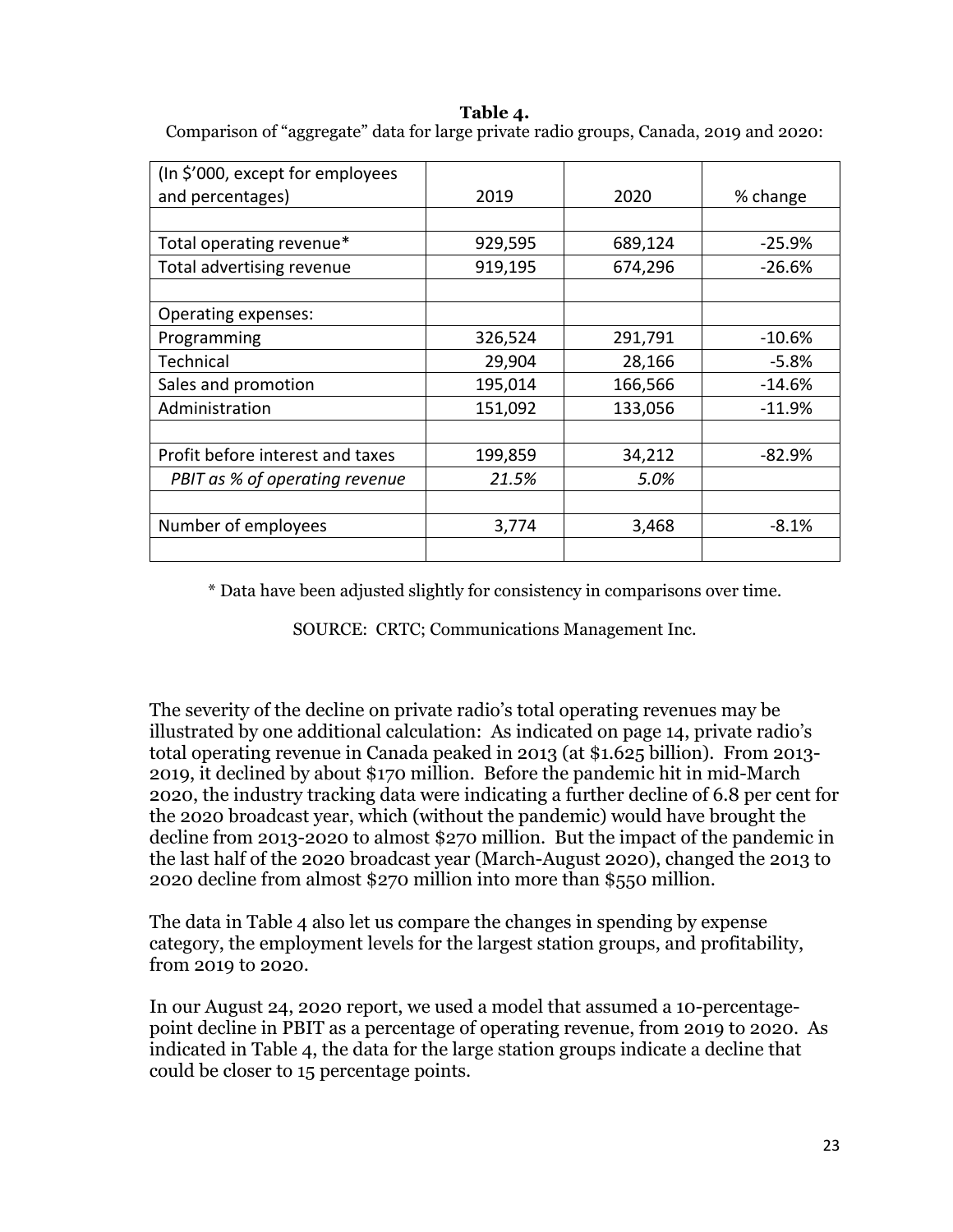### **Estimating the number of "at risk" stations**

In our August 24, 2020 report, based on the above-noted assumption of a 10 percentage-point decline in the PBIT percentage, we projected that the number of stations with negative PBIT could rise from 295 in 2019 to 396 in 202013, putting as many as 200 stations at risk of closure over the next 18 months, with this caveat:

"The degree to which these potential reductions become actual reductions will also be related to the nature and quantum of short-term assistance programs, and the nature and timing of longer-term regulatory reforms."

Fortunately, the number of station closures to this point has been small. Two key factors might be noted in this regard:

- 1. First, one of the key reasons appears to be the federal government's Canadian Emergency Wage Assistance (CEWS) program.
- 2. Second, as noted in Table 4, it also appears that expense reductions accelerated in 2020, and that appears to have continued into the 2021 broadcast year. In a number of cases, those expense reductions were accomplished by moving from mostly-local formats, to a mix of local and more regional programming. In other words, to keep stations on the air, cost-sharing moved beyond administrative functions and began to impact programming.

However, one should not assume that the crisis is over. It is not certain whether the levels of assistance under the CEWS program will be the same going forward, and cost reductions have limits.

Thus, based on the data available to date, we would continue to be concerned about the number of stations at risk, particularly since the "aggregate" data are indicating that the negative impact on profitability might have been more severe than the assumption used in the earlier estimates.

<sup>&</sup>lt;sup>13</sup> Which would be more than 50 per cent of the private radio stations in Canada.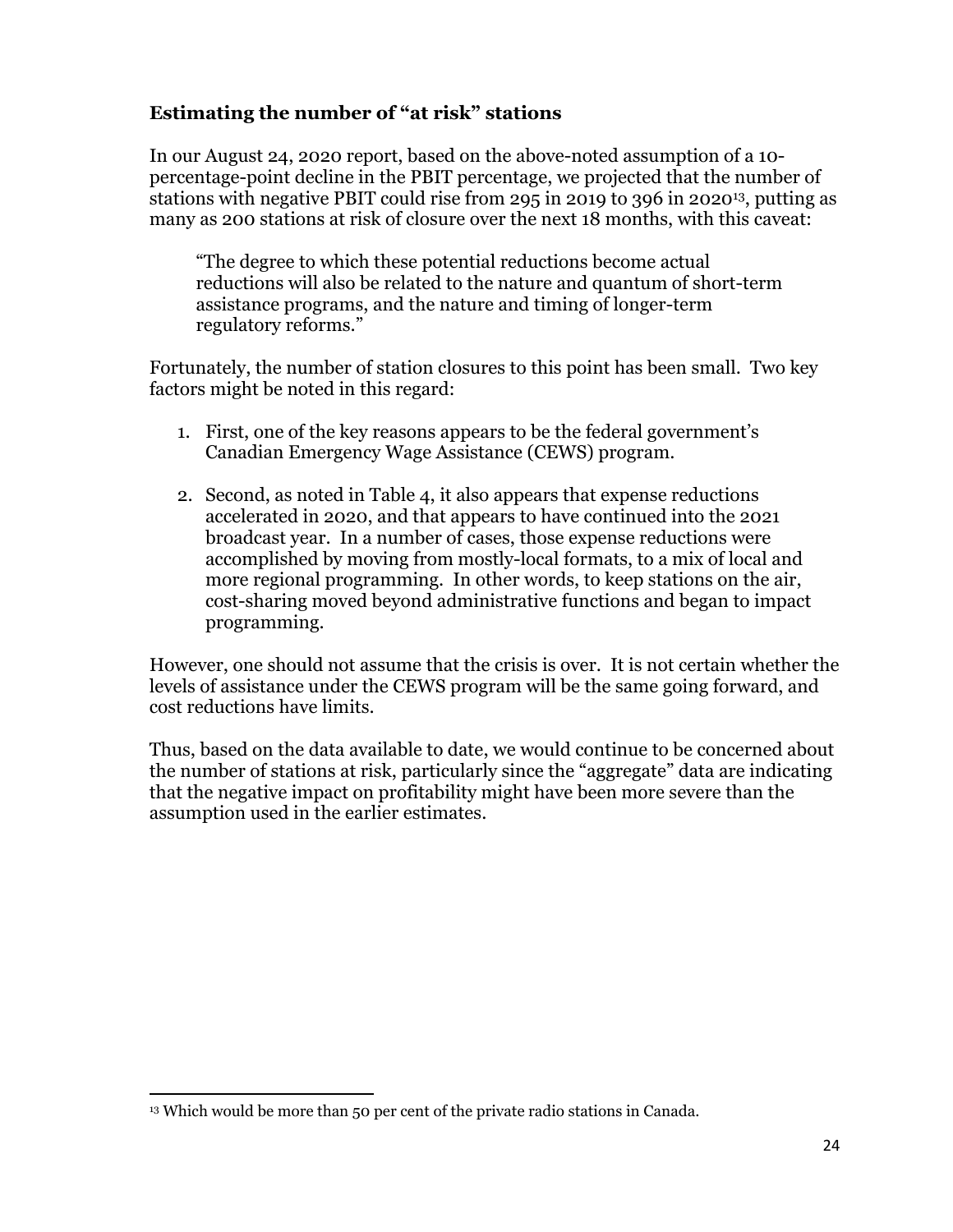### **VII. Projecting radio advertising revenues to 2029**

#### **Updating our advertising revenue projections**

Based on the latest available data, we have updated our projections for radio advertising revenues, and extended the projections from 2025 to 2029.

The projections are based on the latest tracking data, longer term projections for retail trade, and data from the CAB survey.

The revised projections are shown in Figure 13.

In dollar terms, the projected advertising revenue for Canadian private radio in 2020 now is estimated to be \$375 million lower than the actual results for 2019.

As noted above, the projections for radio advertising revenues are based on recent trends and then benchmarked to projections for retail trade.

Based on those data, it appears that, over a 20-year period, radio advertising's linkage with retail trade will have gone from about \$3.50 per thousand dollars of retail trade in 2009 to between \$1.30 and \$1.40 per thousand dollars of retail trade in 2029.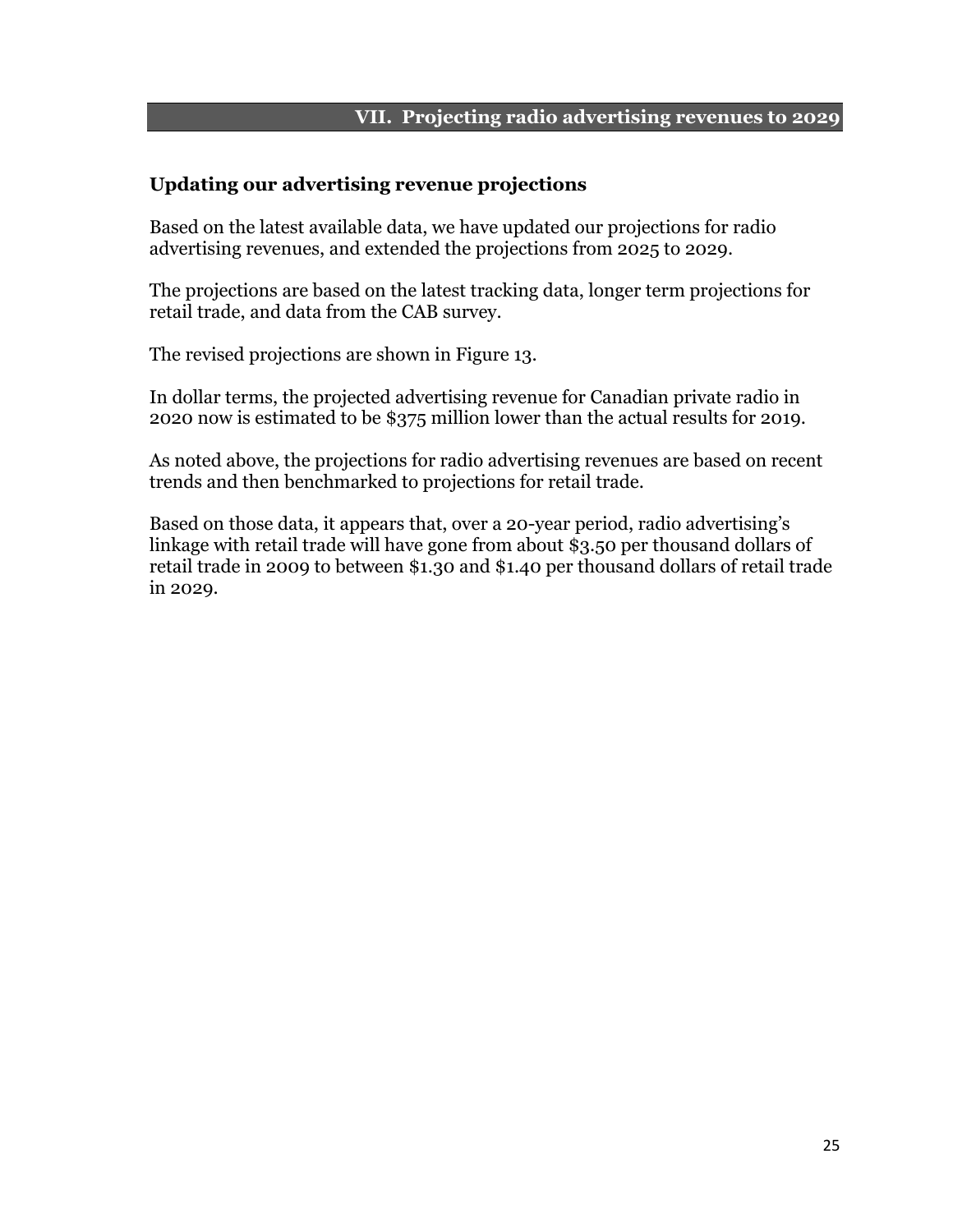#### **Figure 13.**

Actual advertising revenue, private radio, Canada, 2015-2019, and projected advertising revenue to 2029, indicating pre-pandemic and post-pandemic projections:



\* The "pre‐COVID projections" indicate the projections derived from data that were current to the end of February 2020.

SOURCE: Statistics Canada; Communications Management Inc.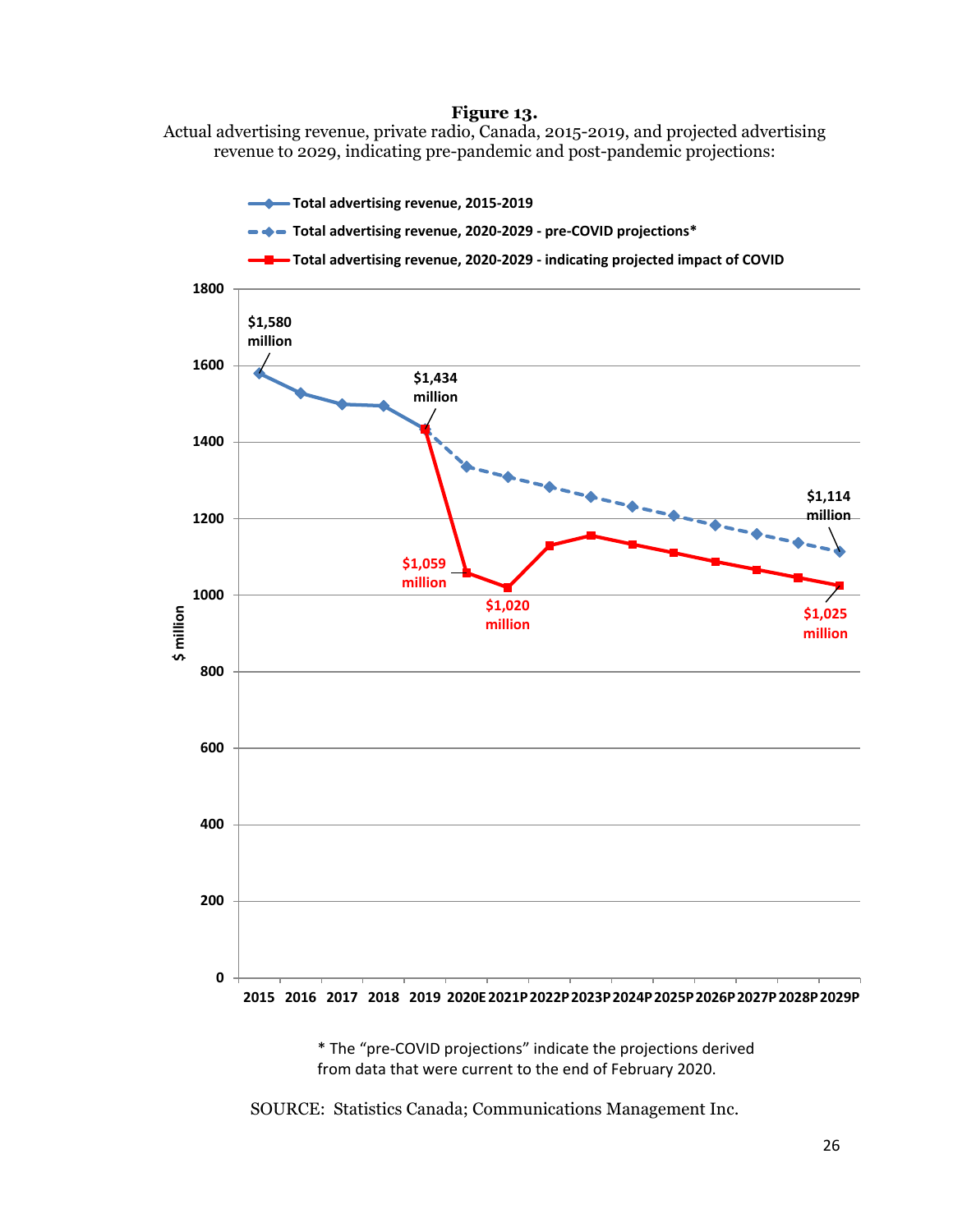#### **VIII. Key external and internal operating issues**

As we reviewed the trend data summarized on the preceding pages, we identified three broad issues for private radio in the 2020s. Some of the issues are external, but they may force radio to adopt new approaches to audiences and advertisers. Some of the issues are operational – for example, the ability to maximize costsharing among stations in order to preserve more choice in programming.

The issues are summarized below:

**1. "Storelessness".** We have used this term to represent changes in the retail market, and, in particular, the growing trend to online shopping. In some cases, "stores" are totally online, and, in an increasing number of cases, some stores still maintain a physical presence, but have a growing online component to their business. This not only changes the nature of retail, but it also changes the competitive position of online advertising vs. traditional advertising, because the online advertising is often considered part of a package connected to online sales functions and customer tracking. In other words, some online advertising is, effectively, bundled into the budget for the retailer's other online functions.14

**2. Changing operational patterns – cost-sharing and targeting.** The trend data discussed in this report indicate clearly that stations have been able to maintain programming by cost-sharing and staff reductions in other areas. However, those reductions cannot continue indefinitely. In that context, then, a serious discussion is required about current CRTC rules that limit the number of stations that a single company can own in a market, and/or limit cost-sharing among stations with different owners. Such internal economies might become a vital ingredient for maintaining a wide choice of programming for Canadian listeners. In addition, private radio stations will have to maintain and enhance their ability to target their programming to specific demographics and specific geographies.

**3. The need to discuss potential public assistance to help maintain local** 

**news.** The challenges facing local media have been well documented. At the same time, local news and information continue to be both necessary and important. In that context, an argument can be made that public assistance programs for private radio news and information should be seriously considered – in the form of federal (and provincial) programs that could range from targeted subsidies, to labour tax credits, to a framework for philanthropic assistance.

<sup>14</sup> See, for example: "Is online marketing 'the new rent'?" (available at: https://www.warc.com/newsandopinion/opinion/is-online-marketing-the-new-rent/3825).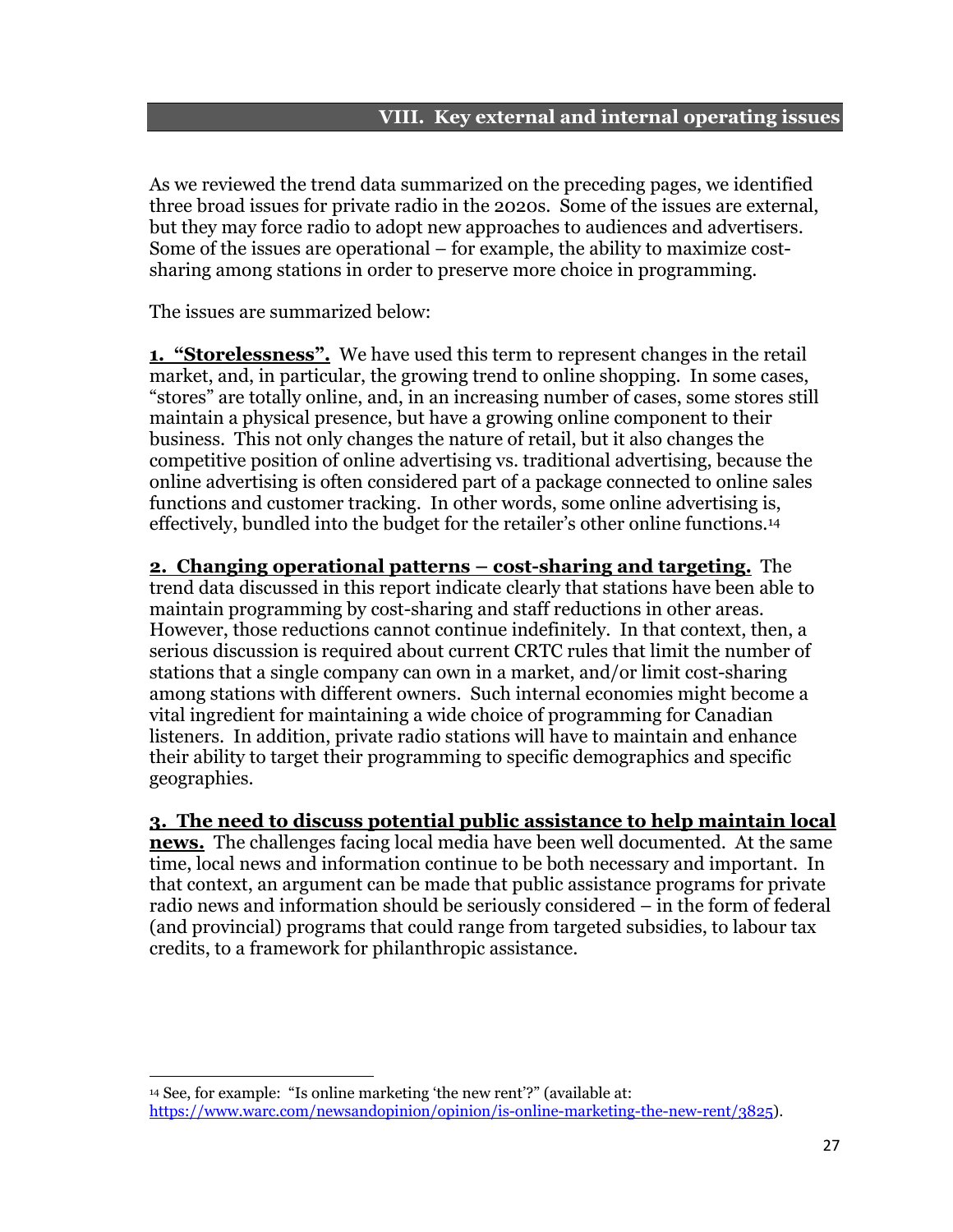### **Six decades of Canadian radio – from the 1960s to the 2010s**

On the following three pages, we have presented summary data that indicate the economic trends for private radio in Canada, for the six decades from 1960 to 2019:

- From just under 200 private stations in 1960, private radio grew to over 700 stations by 2019.
- From just over 4,600 employees in 1960, private radio employment peaked at 10,734 in 1989, and stood at 8,345 in 2019.
- From under \$50 million in advertising revenue in 1960, private radio ad revenue peaked at \$1.6 billion in 2013, and stood at \$1.43 billion in 2019.
- Private radio's profit before interest and taxes (PBIT) as a percentage of total operating revenue peaked at 21.9 per cent in 2005, and stood at 17.1 per cent in 2019 (although, as noted in this report, 40 per cent of the private stations had negative PBIT in 2019).<sup>15</sup>

<sup>&</sup>lt;sup>15</sup> In the time series of data on the next three pages, PBIT percentages have not been estimated for 1960 and 1961, because the presentation of data followed different parameters in those two years.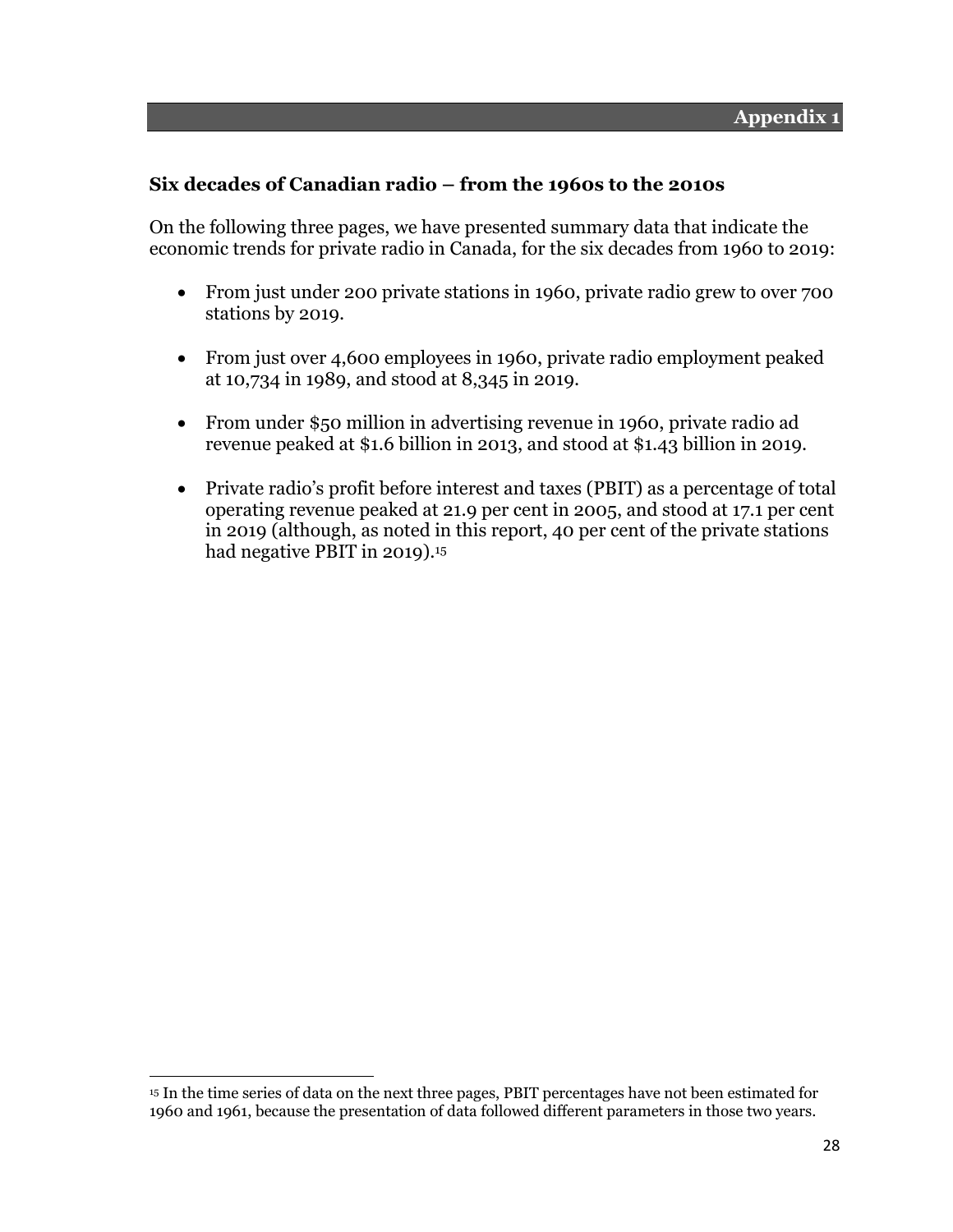### **The 1960s and 1970s:**



**Number of private stations**



**Number of employees at private stations**

**Private radio stations ‐‐ advertising revenue**



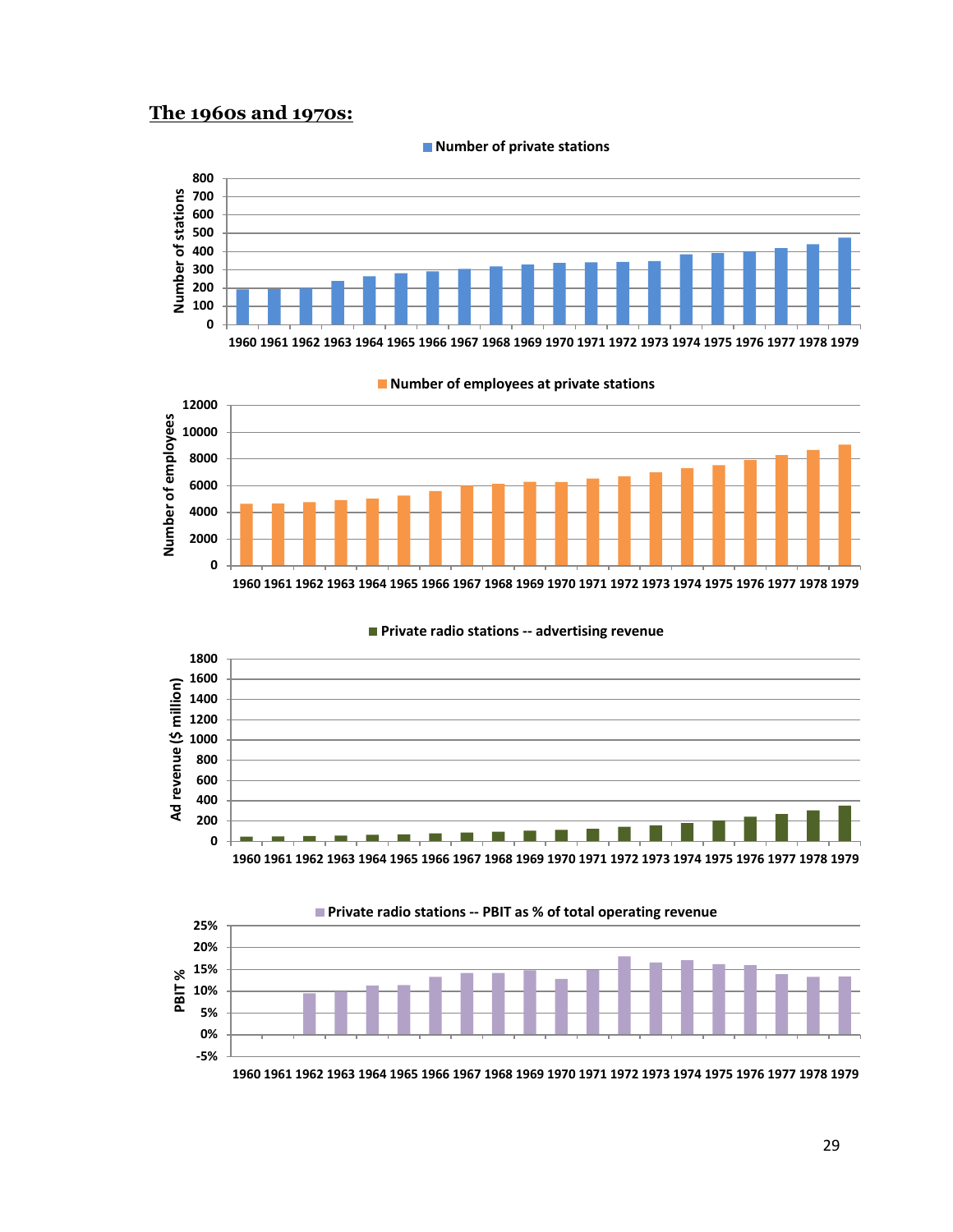### **The 1980s and 1990s:**

**‐5% 0% 5% 10%**

**PBIT**



**Number of private stations**



**Private radio stations ‐‐ advertising revenue**



**1980 1981 1982 1983 1984 1985 1986 1987 1988 1989 1990 1991 1992 1993 1994 1995 1996 1997 1998 1999**

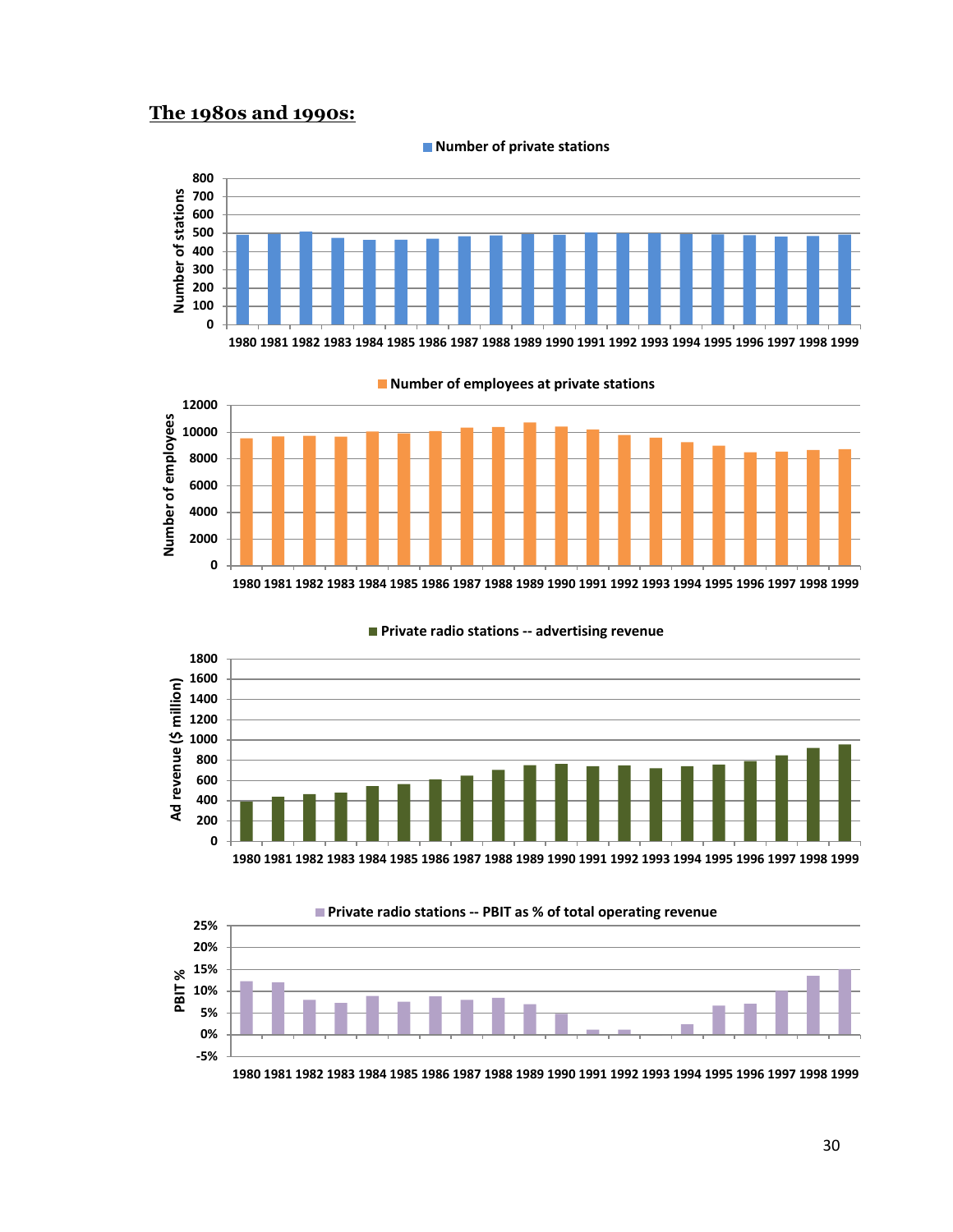### **The 2000s and 2010s:**



**Number of private stations:**





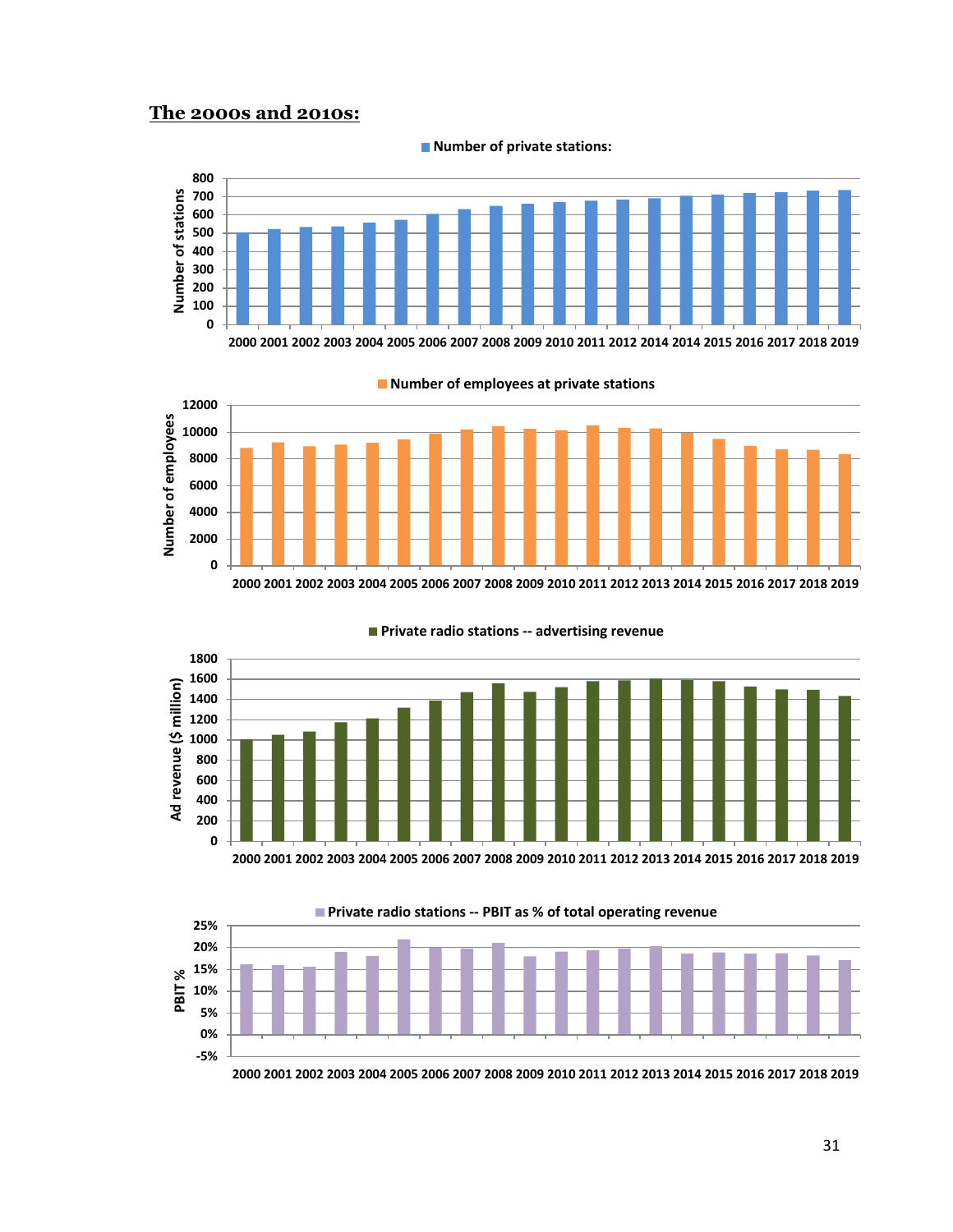### **Additional data on employee trends for private radio, by language**

|                        | Programming<br>and<br>Production | Technical | Sales and<br>Promotion | Administration<br>and General | <b>Total</b> |
|------------------------|----------------------------------|-----------|------------------------|-------------------------------|--------------|
| 2014                   | 5,319                            | 352       | 3,016                  | 1,262                         | 9,949        |
| 2015                   | 5,063                            | 342       | 2,904                  | 1,186                         | 9,494        |
| 2016                   | 4,917                            | 321       | 2,635                  | 1,107                         | 8,979        |
| 2017                   | 4,839                            | 315       | 2,584                  | 988                           | 8,726        |
| 2018                   | 4,812                            | 327       | 2,555                  | 988                           | 8,682        |
| 2019                   | 4,643                            | 307       | 2,480                  | 915                           | 8,345        |
|                        |                                  |           |                        |                               |              |
| % change,<br>2014-2019 | $-12.7%$                         | $-12.8%$  | $-17.8%$               | $-27.5%$                      | $-16.1%$     |
|                        |                                  |           |                        |                               |              |

#### **Table A-1.**  Numbers of employees, by expense category, private radio, Canada, 2014-2019: **TOTAL**

SOURCE: Statistics Canada.

#### **Table A-2.**  Numbers of employees, by expense category, private radio, Canada, 2014-2019: **ENGLISH**

|                        | Programming<br>and<br>Production | Technical | Sales and<br>Promotion | Administration<br>and General | <b>Total</b> |
|------------------------|----------------------------------|-----------|------------------------|-------------------------------|--------------|
| 2014                   | 3,984                            | 247       | 2,438                  | 924                           | 7,594        |
| 2015                   | 3,792                            | 239       | 2,355                  | 882                           | 7,268        |
| 2016                   | 3,688                            | 220       | 2,155                  | 821                           | 6,883        |
| 2017                   | 3,618                            | 225       | 2,097                  | 719                           | 6,659        |
| 2018                   | 3,585                            | 228       | 2,080                  | 719                           | 6,611        |
| 2019                   | 3,393                            | 216       | 1,983                  | 635                           | 6,227        |
|                        |                                  |           |                        |                               |              |
| % change,<br>2014-2019 | $-14.8\%$                        | $-12.6%$  | $-18.7\%$              | $-31.3%$                      | $-18.0\%$    |
|                        |                                  |           |                        |                               |              |

SOURCE: Statistics Canada.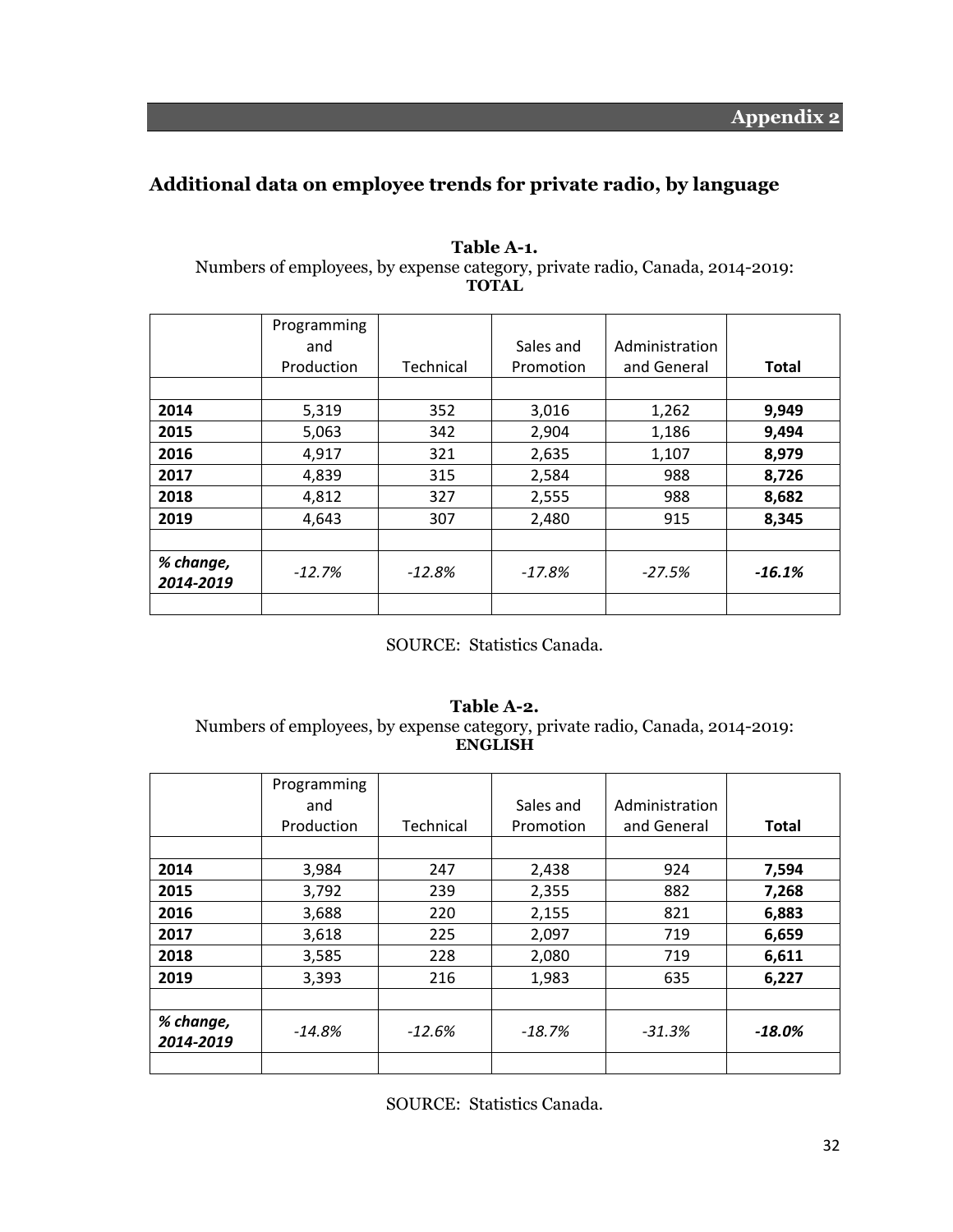#### **Table A-3.**  Numbers of employees, by expense category, private radio, Canada, 2014-2019: **FRENCH**

|                        | Programming<br>and<br>Production | Technical | Sales and<br>Promotion | Administration<br>and General | <b>Total</b> |
|------------------------|----------------------------------|-----------|------------------------|-------------------------------|--------------|
|                        |                                  |           |                        |                               |              |
| 2014                   | 853                              | 61        | 464                    | 206                           | 1,584        |
| 2015                   | 835                              | 62        | 448                    | 195                           | 1,540        |
| 2016                   | 789                              | 64        | 375                    | 178                           | 1,406        |
| 2017                   | 770                              | 54        | 384                    | 159                           | 1,366        |
| 2018                   | 771                              | 60        | 370                    | 158                           | 1,360        |
| 2019                   | 746                              | 51        | 371                    | 169                           | 1,337        |
|                        |                                  |           |                        |                               |              |
| % change,<br>2014-2019 | $-12.5%$                         | $-16.4%$  | $-20.0\%$              | -18.0%                        | $-15.6%$     |
|                        |                                  |           |                        |                               |              |

#### SOURCE: Statistics Canada.

#### **Table A-4.**

#### Numbers of employees, by expense category, private radio, Canada, 2014-2019: **OTHER LANGUAGES**

|                        | Programming<br>and<br>Production | Technical | Sales and<br>Promotion | Administration<br>and General | <b>Total</b> |
|------------------------|----------------------------------|-----------|------------------------|-------------------------------|--------------|
| 2014                   | 481                              | 45        | 113                    | 132                           | 771          |
| 2015                   | 435                              | 41        | 101                    | 110                           | 687          |
| 2016                   | 440                              | 38        | 105                    | 108                           | 690          |
| 2017                   | 450                              | 37        | 103                    | 111                           | 700          |
| 2018                   | 456                              | 39        | 105                    | 111                           | 711          |
| 2019                   | 503                              | 40        | 126                    | 111                           | 780          |
|                        |                                  |           |                        |                               |              |
| % change,<br>2014-2019 | +4.6%                            | $-11.1\%$ | $+11.5%$               | $-15.9\%$                     | $+1.2%$      |
|                        |                                  |           |                        |                               |              |

SOURCE: Statistics Canada.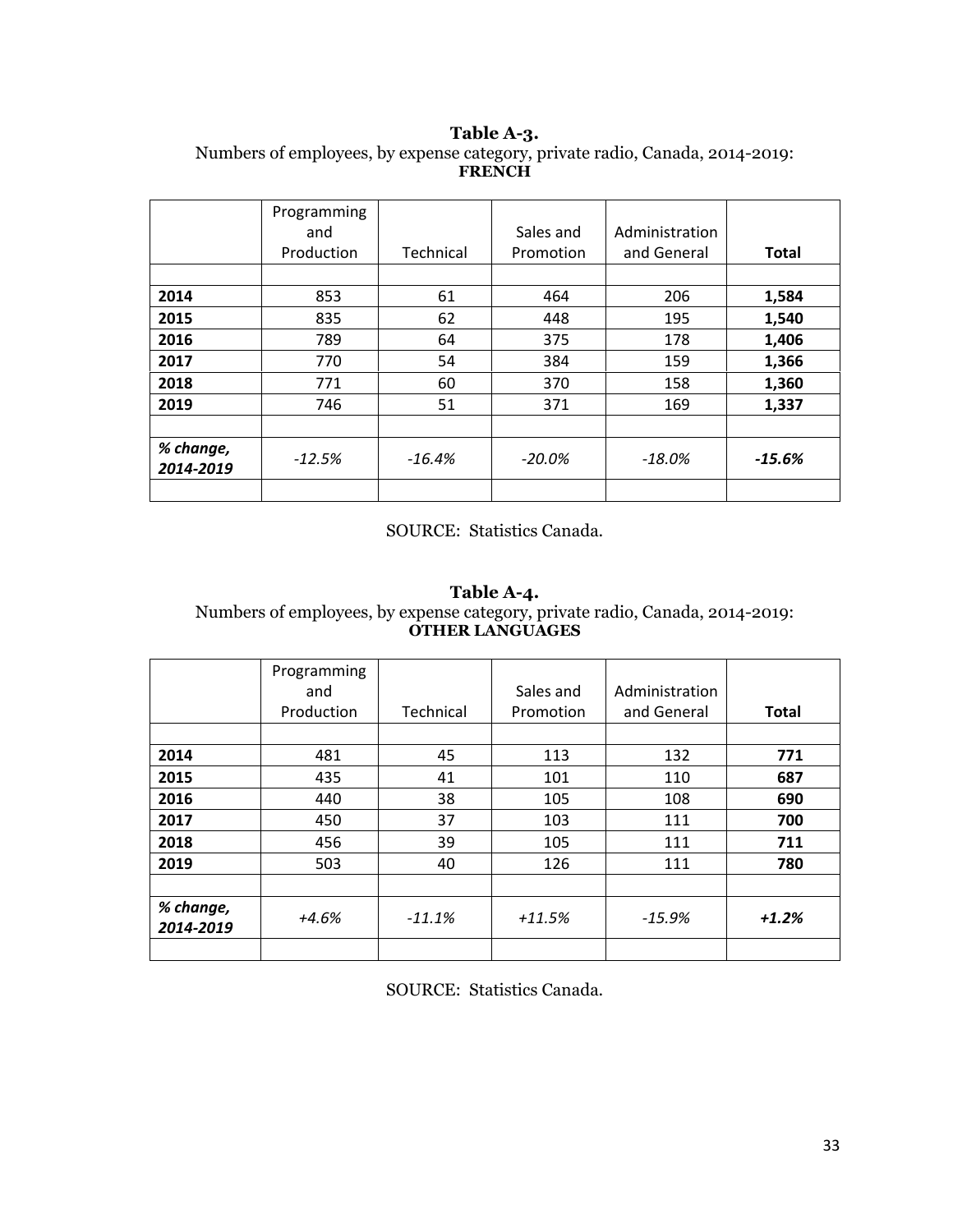### **Summary TRAM data for the most recent six calendar quarters**

As indicated in the text of this report, private radio advertising is tracked on a monthly basis through a CAB survey called "TRAM" (**T**rans-Canada **R**adio **A**dvertising by **M**arket). Participation is voluntary, and, based on the results for the most recent three full years, the TRAM data cover about 60 per cent of industry advertising revenue.

(We also noted that, when TRAM results are compared with published data for 2015-2019, the TRAM survey has provided trend data that are consistent with the full industry figures published by Statistics Canada and the CRTC.)

The TRAM survey currently covers the following markets:

Victoria Vancouver Kelowna Calgary Edmonton Grande Prairie Lethbridge Red Deer Winnipeg London Kitchener Hamilton Toronto Ottawa-Gatineau Montreal Quebec City Saguenay Halifax

The TRAM data are gathered every month on the basis of the broadcast weeks corresponding to the month in question. In cases when the system yields a different number of weeks than the corresponding year-earlier month or longer time period, TRAM adjusts the data to enable year-to-year comparisons.

In Figure A-1, on the next page, we have aggregated and reproduced the TRAM data for the most recent six calendar quarters, starting with September-November 2019, and running up to December 2020-February 2021.